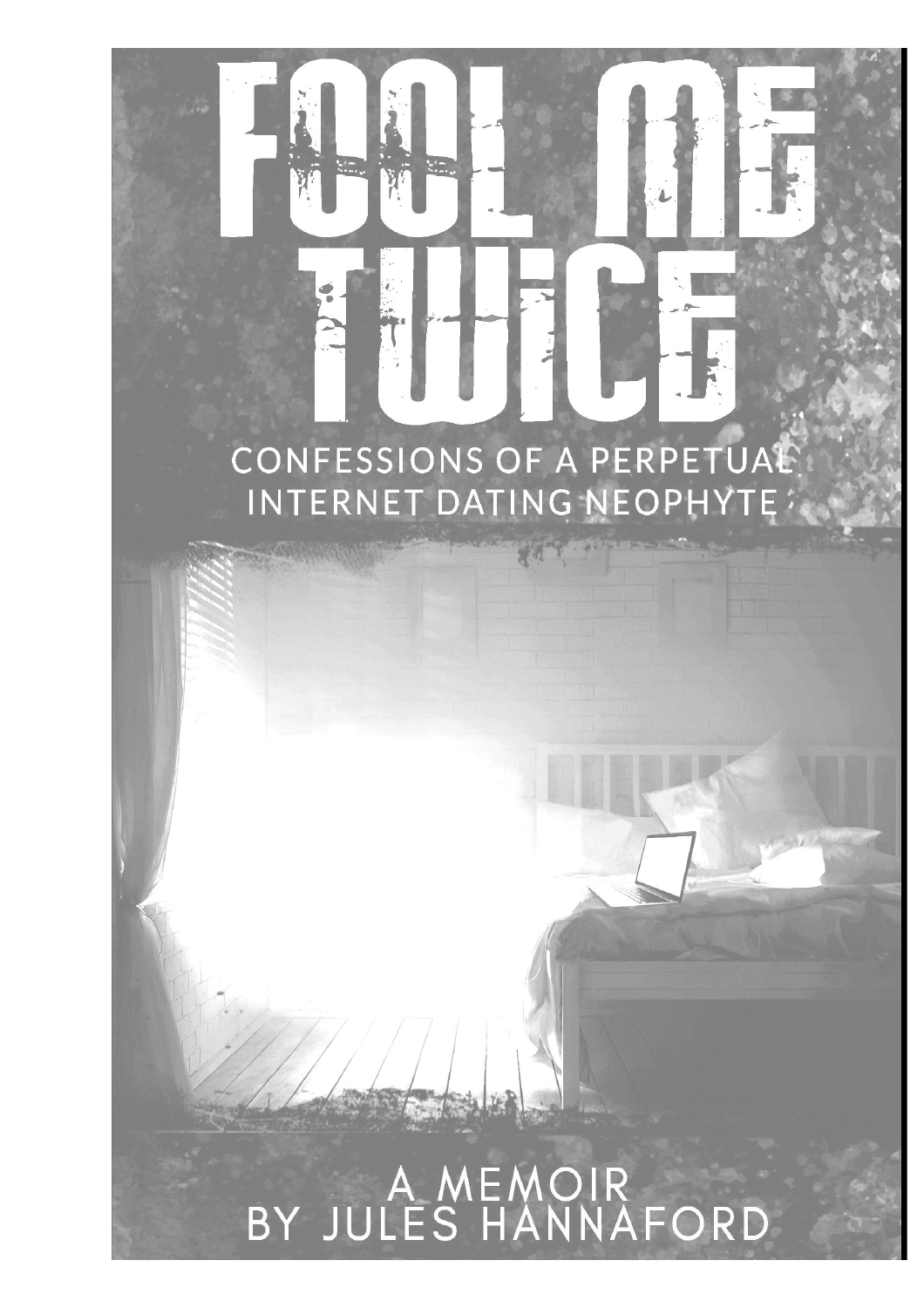**SAMPLE EXCERPT**

**NOT FOR SALE**

**IF DISTRIBUTED ILLEGALLY, PLEASE CONTACT THE PUBLISHER**

**ALL RIGHTS RESERVED UNDER LEGAL JURISDICTION**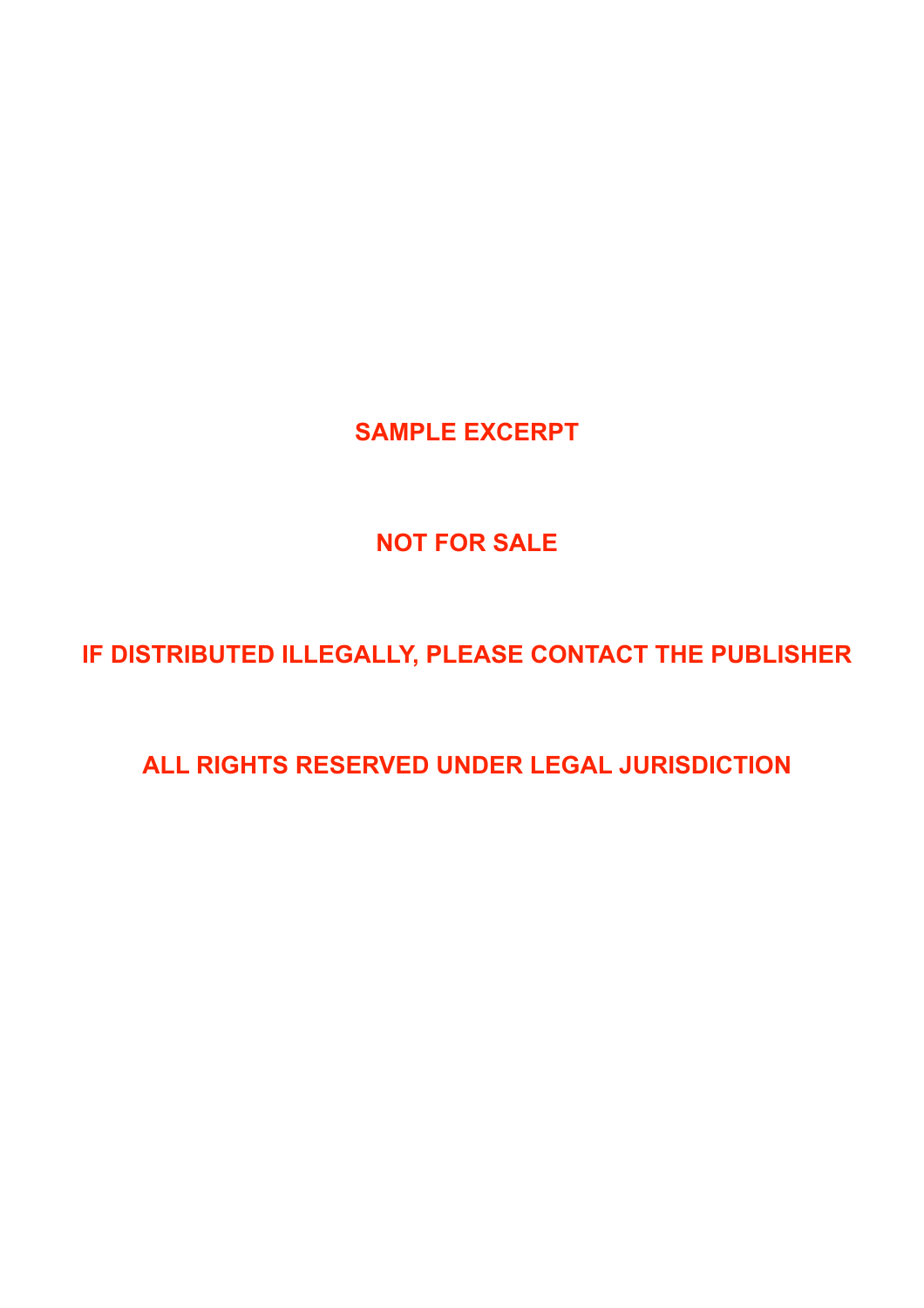### Fool Me Twice

Confessions of a Perpetual Internet Dating Neophyte

A Memoir By Jules Hannaford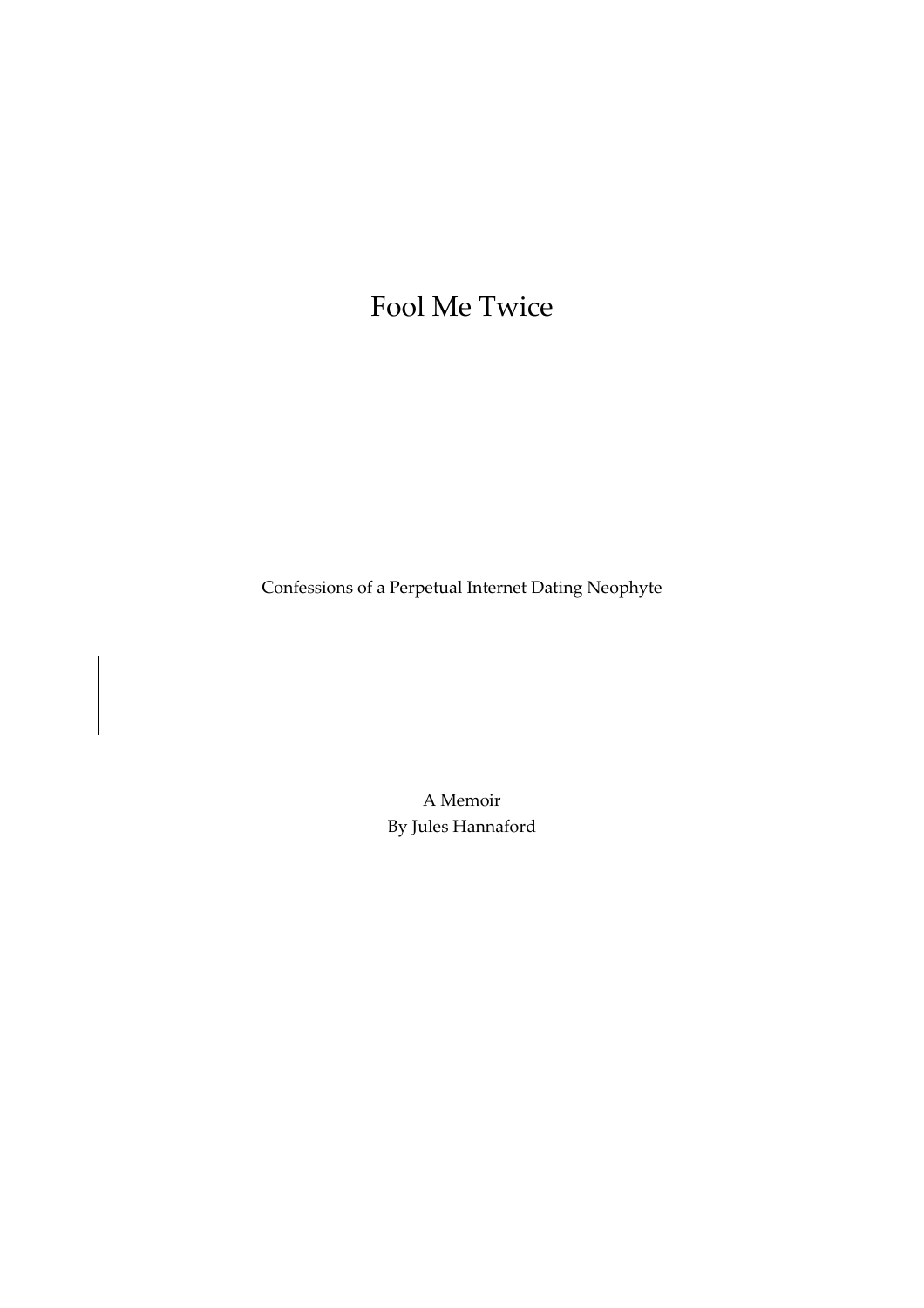*Empathy is the antidote to shame.* **Brené Brown**

*Loving ourselves through the process of owning our story is the bravest thing we'll ever do.* **Brené Brown**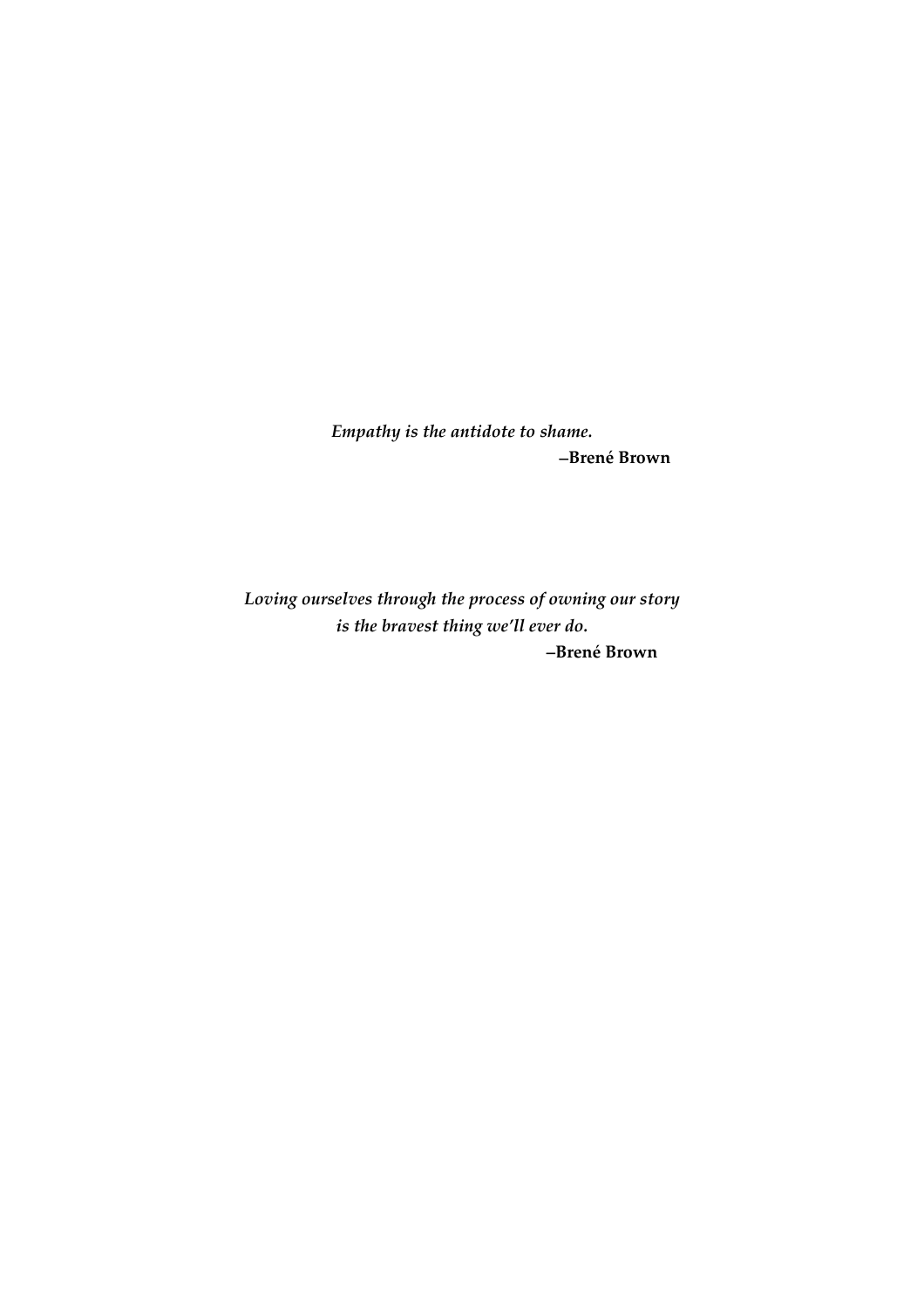Published by Hasmark Publishing www.hasmarkpublishing.com

Copyright © 2018 Julie Hannaford First Edition

No part of this book may be reproduced or transmitted in any form or by any means, electronic or mechanical, including photocopying, recording or by any information storage and retrieval system, without written permission from the author, except for the inclusion of brief quotations in a review.

Disclaimer

This book is designed to provide information and motivation to our readers. It is sold with the understanding that the publisher is not engaged to render any type of psychological, legal, or any other kind of professional advice. The content of each article is the sole expression and opinion of its author, and not necessarily that of the publisher. No warranties or guarantees are expressed or implied by the publisher's choice to include any of the content in this volume. Neither the publisher nor the individual author(s) shall be liable for any physical, psychological, emotional, financial, or commercial damages, including, but not limited to, special, incidental, consequential or other damages. Our views and rights are the same: You are responsible for your own choices, actions, and results.

Permission should be addressed in writing to Julie Hannaford at juliehannaford@hotmail.com

Editor: Online Author's Office (www.thecappuccinochronicles.com) Senior Editors: Zara Hannaford

Cover Designer: Rochelle V. Sun

Layout Artist: Anne Karklins and Online Author's Office (pashmina.p.writer@gmail.com)

ISBN 13: 978-1-988071-96-1 ISBN 10: 1988071968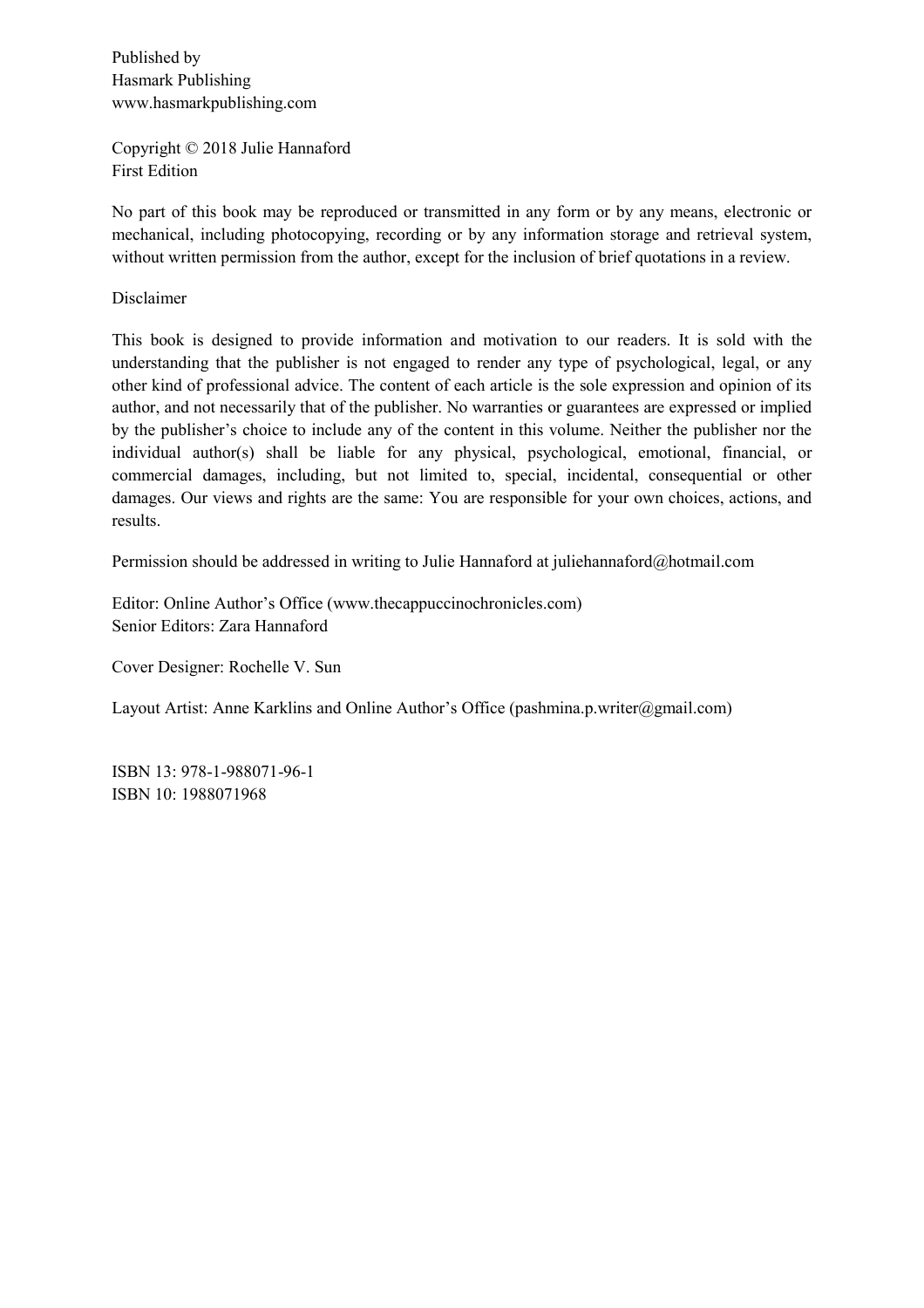#### Endorsements

*Jules bares her soul in her beautifully written memoir "Fool Me Twice" in an attempt to help others learn from her experiences. This is definitely a must-read for all the women out there.* 

– Joanne Ong, International Bestselling Author of 'The Sun Within: Rediscover You'

*I first met Jules on one of the many podcasting enthusiasts' pages littered across social media. From the outset, I could tell that she was driven. We helped promote her small but growing podcast "Hong Kong Confidential" on our network. The show about a woman from the country in South Australia talking to interesting people in Hong Kong steadily built an audience and hit new milestones. This is due in no small part to her work ethic and likeable personality. Jules's storytelling too has great depth; it can be funny but also dark in places. Her podcast is a unique offering. Get yourself a copy of the new book "Fool Me Twice" by Jules Hannaford; you'll be glad you did.*

– Liam Carter, Auscast Network

*Jules's raw and honest personal account of her struggles is a beautiful example of how owning our own stories gives each of us the power to write a brave new ending.*

– Rebecca Hopkins, Live Brave Workshops

*"Fool Me Twice" was written by Jules Hannaford about her life experiences with online dating. This story has many universal themes that will resonate with you, the reader. The purpose of the book is to educate others in the hope that no one will ever experience what she has: being scammed. Her advice is priceless and listening to her may save you from being scammed. A mustread for anyone considering internet dating.*

– Judy O'Beirn, International Bestselling Author of the 'Unwavering Strength' Series

*A deep bow of respect to you, Jules, for seeking out and showing up to do the inner work we did together for you to reconnect with the creative, confident, vibrant parts of yourself that had been tucked away and forgotten about. You showed the curiosity, courage, love, and tenacity to do what you needed to give us your true, wondrous, radiant self!*

– Natalie Goni, Life Coach

*Jules, reading your awesome book was a treat even in the difficult, emotional parts. Having known you and your daughter for two decades on our little island paradise in Hong Kong, I was pleasantly surprised how much I enjoyed the book and learned so much from what you wrote. You're an inspiring mother, teacher, writer, artist, podcaster, person, firefighter, problem solver and most of all, friend to all of us. Keep up the great work, and thanks for everything.* – Glen Watson, Editor/Writer, Hong Kong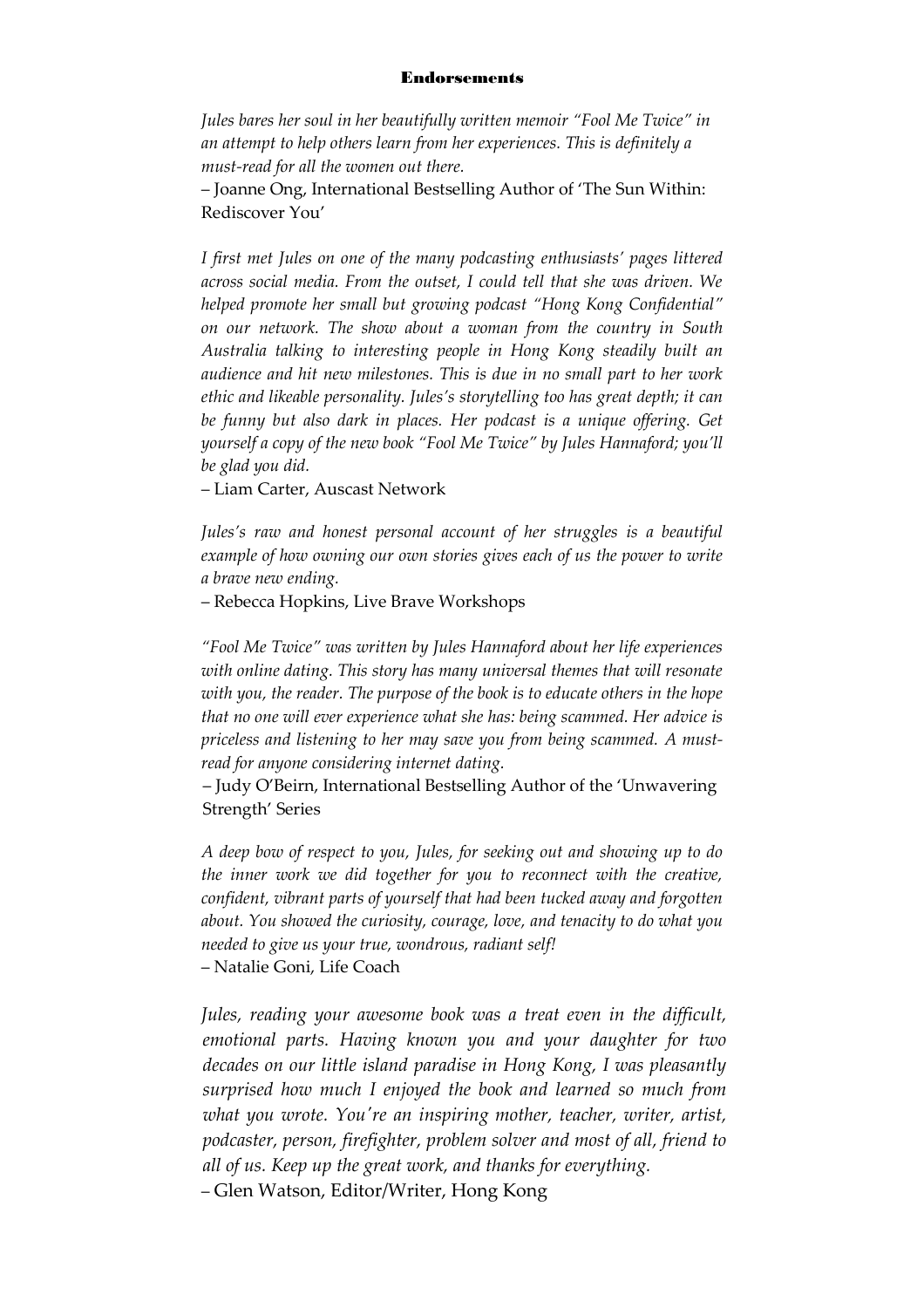*Internet dating scams are sadly an all-too-painful reality for many women in today's world, and most of us have no idea this is going on! It's hard to explain how intelligent, successful women with everything going for them can fall into this kind of trap, and yet they do. Every day.*

*If you ever wonder how is that possible, Jules's brave bare-it-all story of how she overcame the pain and shame of being involved in such a traumatic experience is an invaluable resource for women who may feel the need to go to great lengths to find real love.*

*After coaching many women in this situation to regain their self-esteem and trust that not all men are scammers and to overcome their pain and limiting beliefs related to love and relationships, I am delighted to see a true story of a woman who got her power back and is now ready to share her experience with the world.*

*Don't imagine this can never happen to you! Jules's practical tips on how to protect yourself and unmask these aggressors is a wonderful guide for every woman out there, so don't delay!*

– Valentina Tudose, Dating and Relationship Coach, Happy Ever After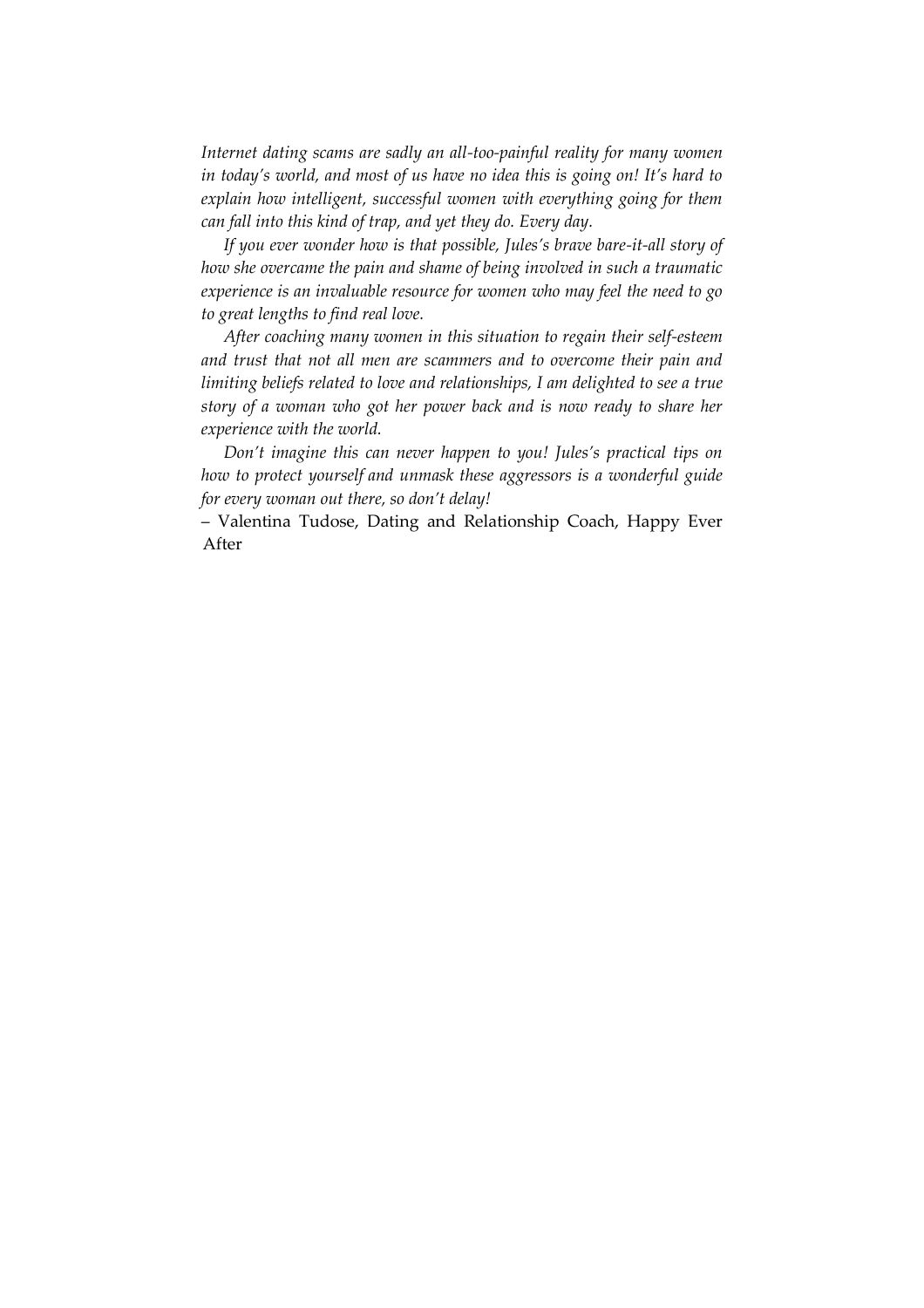#### **Dedication**

*To my beautiful, talented, and amazing daughter. Thank you for your support and love.*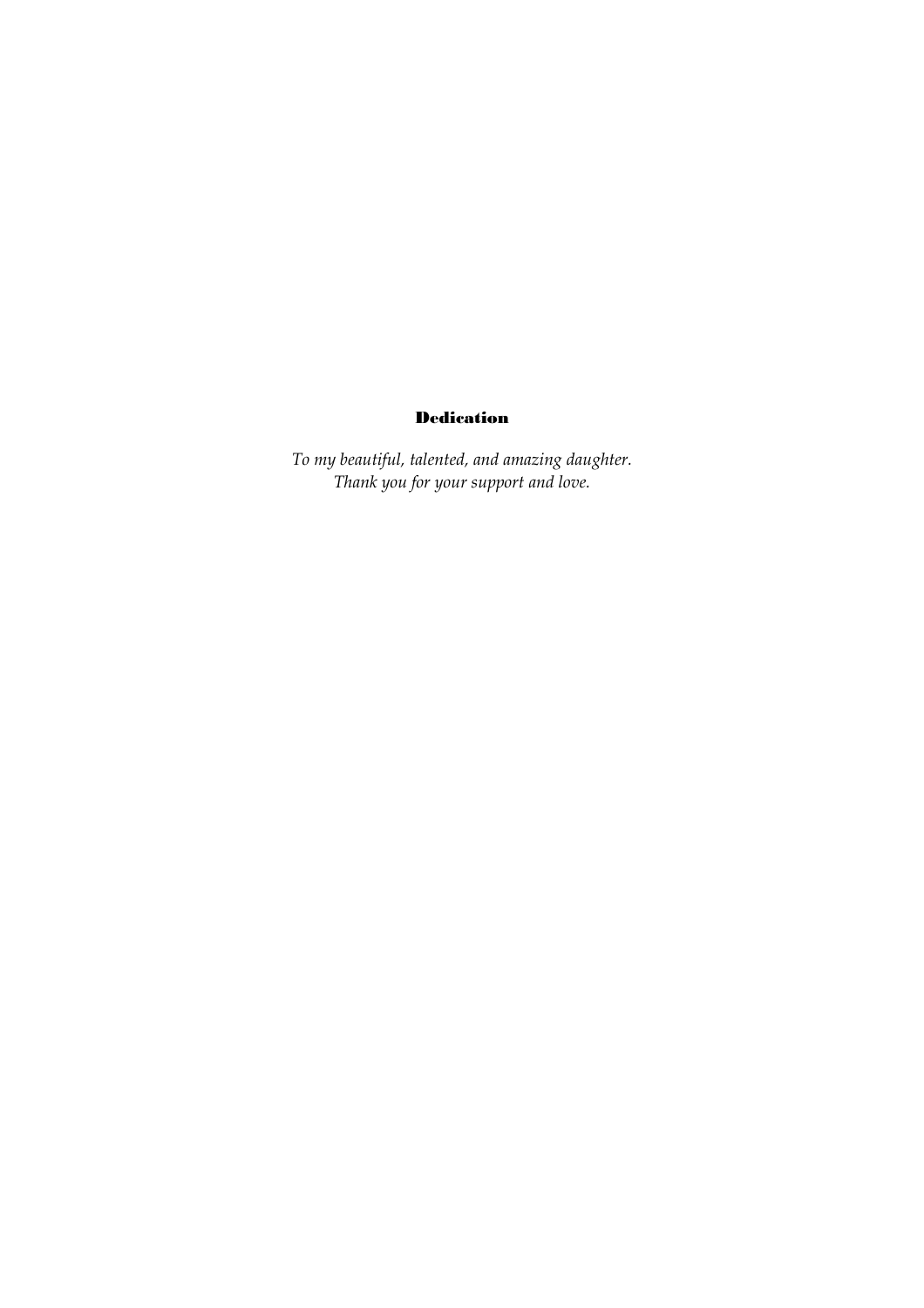#### Acknowledgements

I wish to say a huge thank you to everyone who supported me on my journey while writing this memoir. I am particularly grateful to the Online Author's Office, led by Pashmina P., for your endless encouragement and professionalism whilst bringing this book to fruition. To the editors, designers, researchers, and consultants from the OAO, I could not have done this without you. To Judy O'Beirn from Hasmark Publishing, thank you for selecting me as a client; I appreciate your faith in me. To all of my friends and family who have not only supported me through the process of writing my book but have also agreed to be in the book and allowed me to use their real names, I am very appreciative. Thank you also to those people who provided such heart-warming quotes about me to use in my book. Your generosity of spirit is truly amazing. Thank you so much to everyone who endorsed my book; your advocacy gives me strength. Your belief in me and your recognition that this is a story that needs to be told, and understanding that it can help others is very humbling. I appreciate the support and guidance of the Principal at my school. Thanks to my daughter for your brilliant editing skills and wise advice. Thanks to Glen Watson for your editing support. Finally, special thanks to Mari, who has been with me on this journey every step of the way. Thanks for being my rock, my advisor, my mentor, and my dear friend.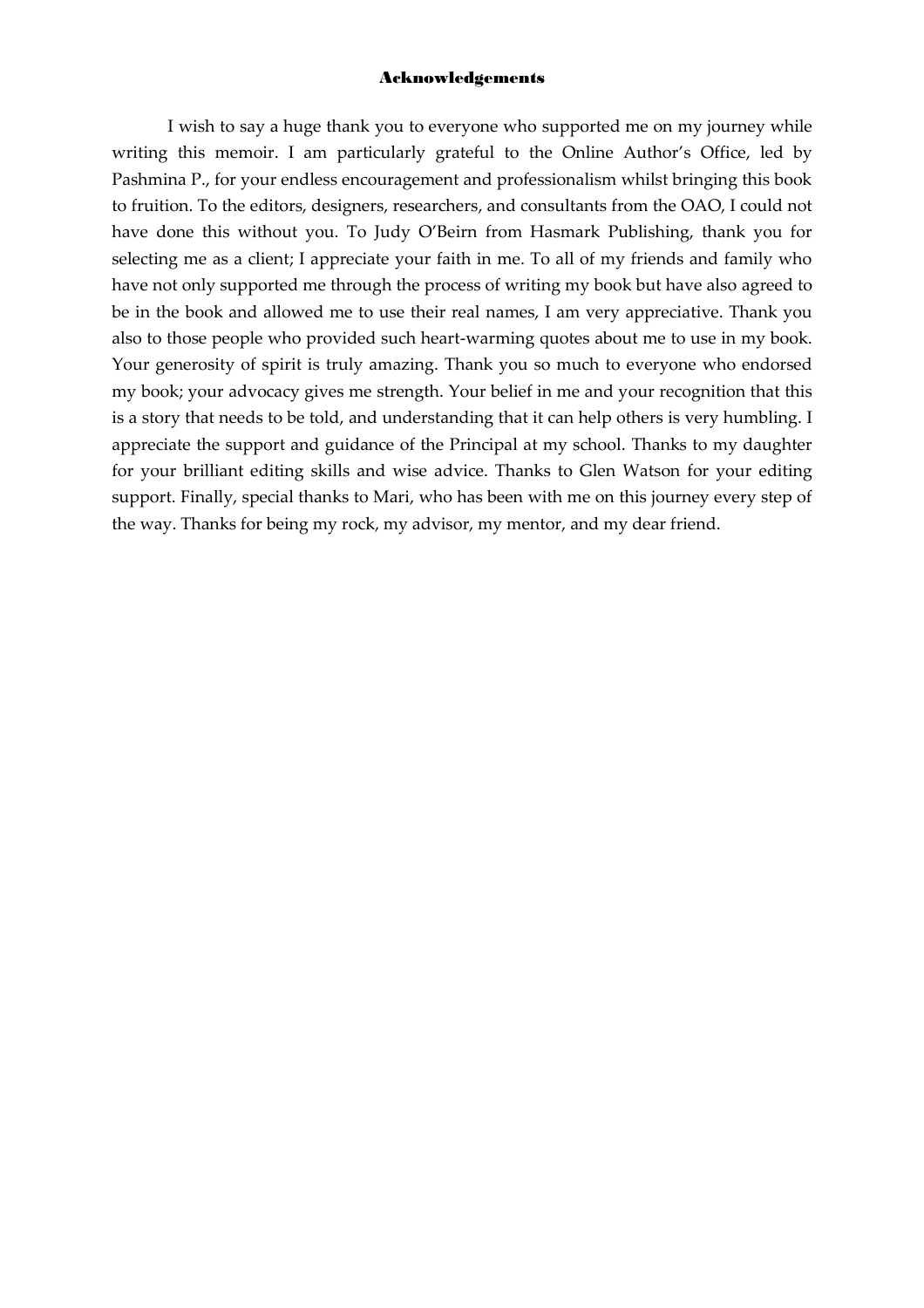#### *PART 4 – My One 'Tru' Man*

#### Scammed Big-Time

I was in Hong Kong Skyping with a friend in Australia who told me she had met this awesome guy on a new dating site. He was in the UK, and she felt like she was really developing a relationship with him. I decided to check out the dating site, as my old ones were clearly not working for me.

I saw this profile:

*Name: Truman Age: 35 Lives: Manchester, United Kingdom Occupation: Construction / Trades*

I indicated my interest, and he replied with a message about himself. It was most likely a generic reply that he sent to everyone, but I did not even consider this at the time. I thought he was writing this directly to me from his heart.

*Thank you for all your interests, favourites, and messages. I wish you all luck finding love, but please remember the words of Ms Marilyn Monroe… 'I'm selfish, impatient, and a little insecure. I make mistakes, I am out of control and at times hard to handle. But if you can't handle me at my worst, then you sure as hell don't deserve me at my best!' Okay, a bit about me… I am a tall, prosperous, kindly professional. I am a director of a property/project management/construction company. I'm selfmotivating, intuitive, with varied interests and people-orientated. My likes are building, conversation, golf, theatre, books, travel, wining and dining. Dislikes are pomposity, personal violence, and women who believe that true virtue is located below the navel. I am funny, with a high IQ and income. I have a sparking, confident smile, shiny brown skin, a trimmed moustache, rich brown eyes, and shaved bald head. I am looking for a sexy lady to share travel and excitement, maybe more. So this is unlikely to suit pushy materialists. Should this meet the eye of a loving, nice lady who enjoys concerts, movies, quiet times, and finer things in life, why not contact me and tell me about yourself? No photo, no chat, sorry. If it hasn't happened to you yet, it could with this optimistic, talented, and charming man. Thank you for reading my profile.*

It's obvious now that he was writing to many women, not just one. I did not see that at the time. Crikey, how naïve and gullible I was, again! It makes me feel sad for the person I was back then.

He seemed like a great guy from his message, and I wrote to him. This was my first message: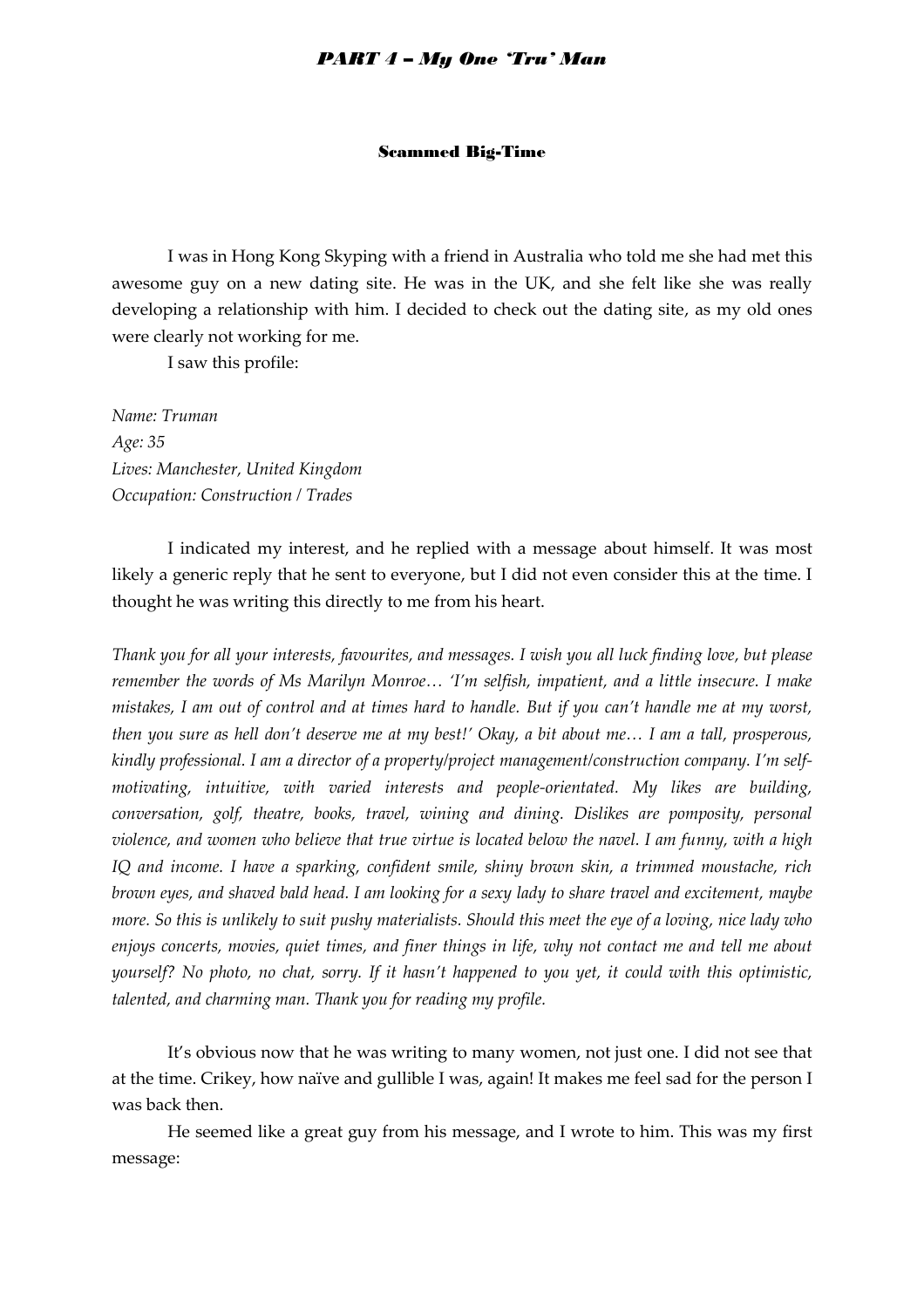*You seem very interesting and genuine. I like your pictures as well, you have a great smile! I am an Aussie girl living in Hong Kong. I am six feet tall, long dark hair, and very active. I play different sports and love to swim. I am a teacher at an international school and I teach drama and personal, social, and health education. I am also a Head of Year so I look after the students' academic needs and emotional, social problems as well. I love my job, so I am really lucky.*

*I live on a little island off Hong Kong which is a Chinese fishing village with great beaches. There are no cars and I walk everywhere. I travel loads; actually, I have just returned from Kenya with 60 students on a school trip, which was amazing.*

*I have a daughter who is a beautiful, successful girl. She is 21 and she lives in London. Do you travel much, and have you been anywhere in Asia? Do you have any children?*

*Anyway, have a great day and let me know if you would like to learn more about me. I hope to hear back from you.*

*Cheers,*

*Jules*

This is the first reply I received from Truman in November 2010:

*It was really nice to hear from you. I have been wondering when a Joan of Arc with substance and looks to match would come along… I hope your love trip online is going well. Not so for me, it's all been fake profiles, demands for money or phone credit, scams, etc. I am left wondering where all the good ladies in the world are. I am so thrilled about the concept of living on an island with no cars… how unbelievably cool. You sound quite happy and good on you. Life is short and you seem to have got it right… simple is better! I am planning my trip back in time soon. The Gambia, Ghana, Kenya are all on my planned travel route. I am at work, but decided to reply to you quickly… Until our energy attracts again.*

*Take care, Truman*

It is very interesting that Truman, the would-be scammer, commented on being scammed himself on the dating site. This was great psychology to use to put my mind at ease. It made me think that he was a genuine guy.

My reply was:

*Hi Truman,*

*Wow, thanks for the awesome email. Nice to hear from you, too! It's interesting that you ask about my experience on this site. I have only been on a few weeks and have received hundreds of messages and interests… a ridiculous amount, 99% of which I have deleted. I have chatted to one guy in Sweden who was very nice but too young; apart from that, you're the second one. I have been burnt before with internet dating and have some interesting stories to tell but not much luck, I must say.*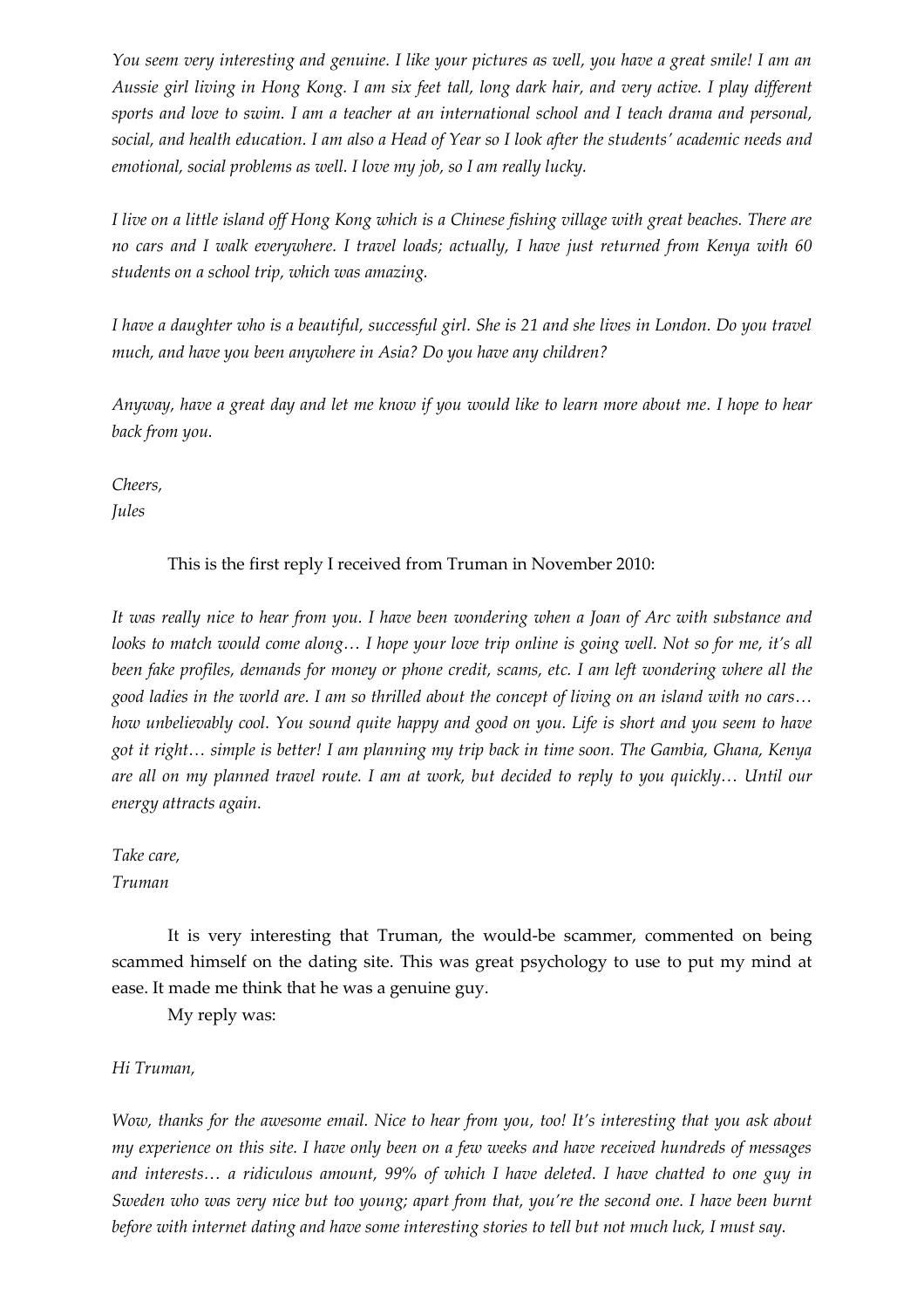*There certainly are people out there whose intentions are neither honourable nor straight up. We live and learn and I never give up hope for a decent, honest, loving partner to share my life with. There are some fantastic people out in the world; they just seem to be few and far between on the internet.* 

*As a six-foot woman in Hong Kong, as you can imagine, I struggle to meet men. Thus, the internet seems to be my only hope. I can't leave this wonderful lifestyle and job that I have in search of love because there are no guarantees anywhere. Anyway, rest assured, I am genuine and only looking for love and a partner to share all the great things in life there are to be enjoyed. I really want to travel with someone, through Africa and South America. I would love to do a couple of months in each place, which is possible given I am a teacher and we get long summer holidays.* 

*I love Africa and have a strong affinity for it. I have been to Kenya five times with over 260 kids in total. They have been life-changing trips for many of my students and they appreciate what they have so much more and care more about others. It's quite rewarding, and we make a huge difference to kids along the way in Kenya. We took 300 pairs of trainers to a school in Barringo; it was brilliant, as every kid got a pair of shoes in the school and the joy over a simple pair of shoes was not lost on my students who have everything and more. Priceless!*

*I have also been to Madagascar, where I pulled out some of my high school French and surprised myself with what I remembered. I have been to South Africa twice, Egypt, and I think that's it so far. Oh, Mauritius too.*

*I come from Adelaide in Australia and I grew up on a farm and went to boarding school, which I loved. I came to Hong Kong 10 years ago when my daughter was 11. I put her through university on my own and now she is working in London. I play netball and am in the top division 1 team in Hong Kong, although my ankles are telling me I should retire but the rest of me won't let me. I also love to swim and scuba dive. I play beach volleyball, although lately we have been paying pétanque (boules) and commenting on how we are not as active as we used to be. I have loads of friends here on my little island from all over the world. We are an eclectic bunch… bit of a dysfunctional family one might say, but we have an amazing life here, as there is never a dull moment.*

*I have just finished working 19 days straight (with the Kenya trip in the middle) and am thrilled that it is the weekend. I look forward to hearing more about you and your life. Please ask me anything you would like to know about me.*

*Thanks for inspiring me to share so much with you. I enjoyed your message!* 

*Take care and I hope to hear from you soon. Please feel free to ask me anything you would like to know about me.*

*Later… I hope, Jules*

After that, we decided to share Skype addresses and began messaging each other.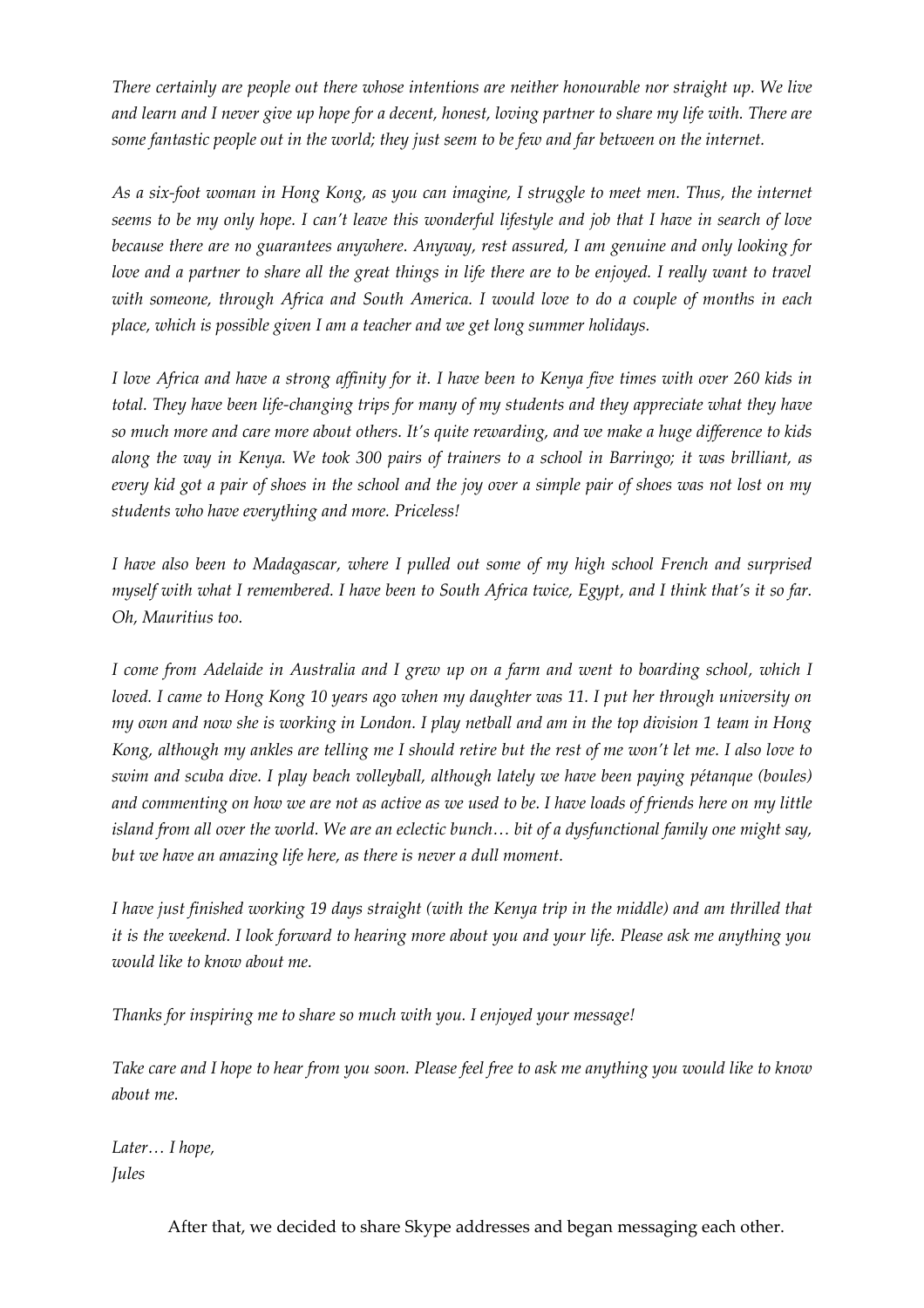So, our relationship began. We wrote on Skype and also chatted on the phone a few times. I thought his accent was a bit odd and questioned him about it. He told me that he was born in the UK and was adopted by a British couple. He said that his parents sent him to Canada for boarding school and that explained his unusual accent. In hindsight, I realise that he was just talking rubbish and his accent was not British with a little Canadian twang, but his story threw me off and convinced me to trust him.

Early on, Truman's Skype name changed to Truman Buharay and it did not match his name, which he told me was Truman Buhari. I did not notice this at the time, but I questioned him sometime later, and he brushed me off. When I asked what his job was, he replied that he was a project and business development manager for a successful property company—'full throttle, baby', as he put it.

On the phone, he said he would like to visit me in Hong Kong, to which I said he could. However, soon after, he made an excuse about work and said he couldn't come to see me and asked if perhaps I could visit him or suggested we meet in Africa for a holiday. I cannot believe I was considering going to meet him in Ghana for a holiday, having never even met him in person. That was absolute madness, and thank goodness it never happened.

Given that sending pictures was his condition for initiating our relationship, I sent him some photos of the island I live on and of me. He began getting sappy, and I rose to the occasion and joined him with sentimental rhetoric.

*Truman: Keep them coming… Truman: Your mails cheer me up… Jules: Will do. Truman: Your photo is on my computer background. Truman: It's a battle between your picture and the island. Truman: I do not know which I love more. Lol. Truman: I stare at you all day… Jules: I want you to love us both equally, me and my island. Lol. Truman: Difficult one… Truman: The island photo going on tomorrow. Lol. Jules: Nice. Jules: You can interchange them. Truman: I do…*

Positively sickening! I want people to see how men like this, preying on loneliness and goodwill, can suck some people into thinking they're really interested, when they're actually professional scammers. We had been speaking on the phone a lot as well, so he was working me from two different angles. I asked for some of his pictures, which he initially ignored. After quite a while, he finally sent some photos.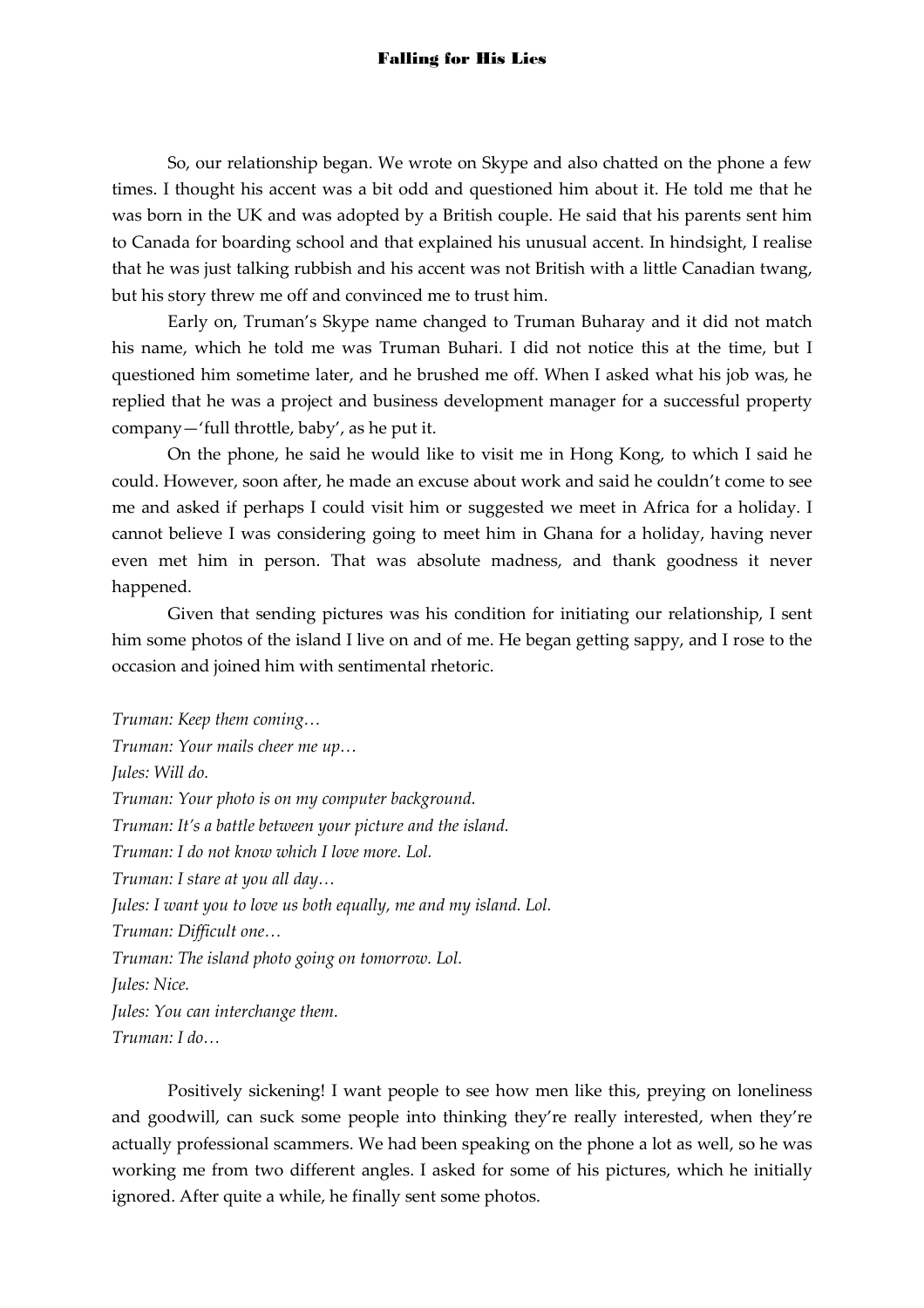In these chat logs, you will notice that some lines of conversation seem to overlap. This is because we are typing too fast to keep up with each other.

*Jules: Did you like the photos I sent? Truman: I do… Jules: Can you please send me some photos of you? I don't have any. Truman: You are a sexy lady… Jules: Thanks, glad you think so. Jules: I was wondering how someone as hot as you can be single in a place like the UK? Truman: They're just not my kind of women… Truman: I just came out of a long relationship. Truman: I just want a simple, nice woman. Truman: Not spoilt, unrealistic, and selfish. Jules: Ha, I don't know if any women are simple… I think we can be a bit complicated. Truman: I try to always look for good in people. Jules: Oh yeah, I am not any of those. Truman: One of my many faults… Jules: My faults are being too trusting, too naïve, and too generous.*

Little did I know this last line would have been music to his ears, exactly what he was *really* looking for in a woman. Without realising it, I had made it clear to him that I was an easy target. I was a scammer's dream come true.

Truman (an ironic name, as he was not a true man at all!) went on to tell me about his career, which of course I later found out was all lies as well. He claimed to have a degree in project management, and was responsible for three projects each worth  $£2$  million. He continued to boast about himself, then used my interests to reel me in a little more, and I fell hook, line, and sinker.

*Truman: They say I am the best… Truman: If Tru can't do it, it can't be done. Jules: I am sure you're brilliant. Jules: In an ideal world what would you like to be doing for a job? Truman: Working with children. Truman: I love kids. Truman: Helping the less fortunate in Africa. Jules: Yeah, that's our plan, you and me in Africa saving lives and making a difference. Jules: We can work towards that. Truman: I already am… Jules: Anything is possible, you know? Truman: I am going to buy land and build a home for orphans. Jules: We could be an amazing team. Truman: Motherless babies and babies with HIV. Jules: Fantastic! Count me in. Truman: I am going to take care of them myself… all the way through to university. Truman: Can you imagine that?*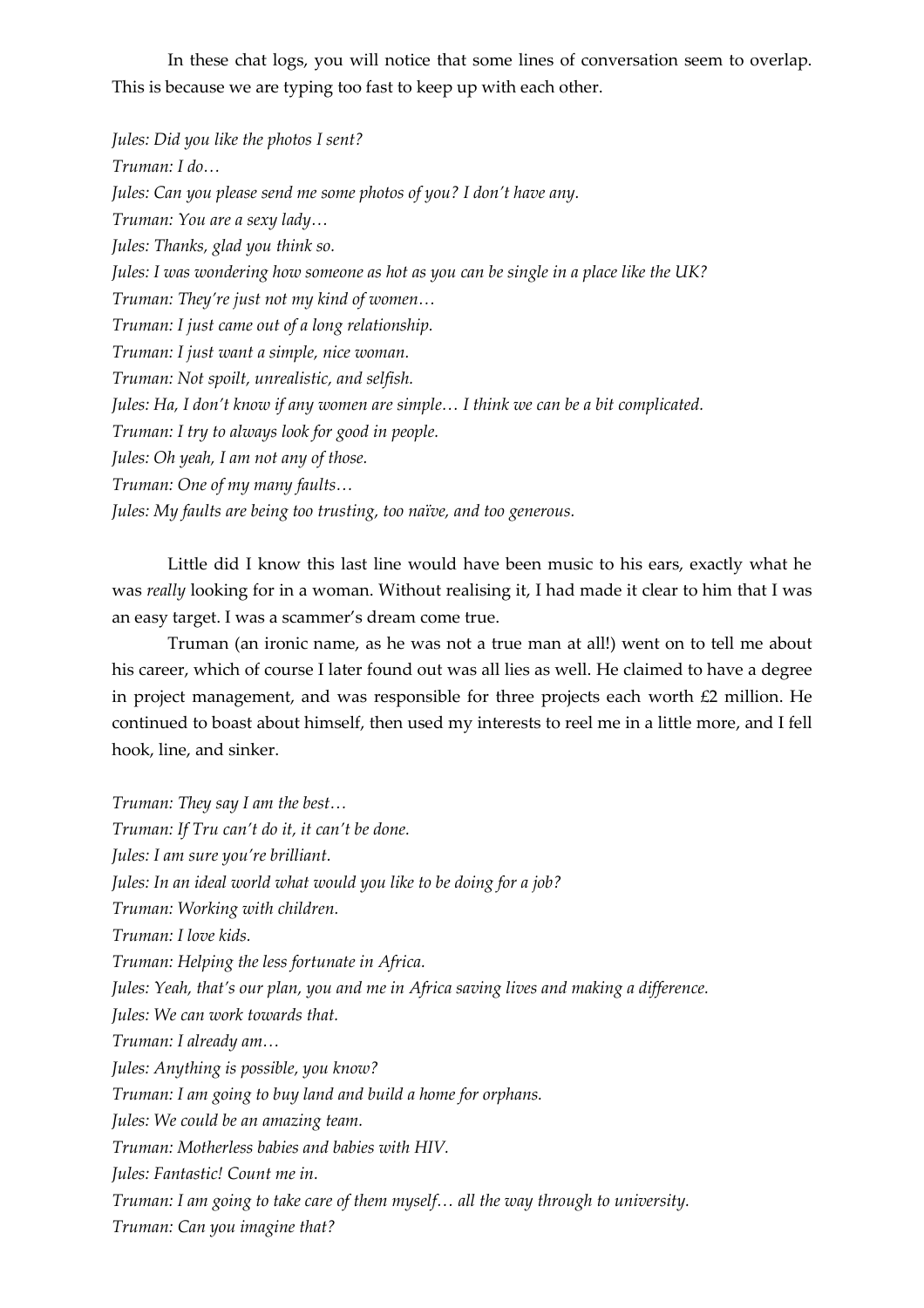*Jules: Wow! I have the same aspirations! Jules: Yes, totally! Truman: Having tons of kids owe their life and future to us… Jules: I so hope we click on all levels, fall in love, and can make this happen. Truman: That's why I am working so hard. Jules: A new and exciting chapter in our lives. Truman: Because I know there is a life in Africa I am going to save. Jules: Good for you. I am ready when you are. Truman: We need to go do our homework. Jules: We just have to decide where? Truman: Maybe go to Africa for 7 days? Truman: 29th Jan? Jules: We will chat face to face on Skype this weekend and make a plan. Truman: I would love to go with you… Jules: Me too. I will go anywhere that we can be safe to do our work. Truman: We can brainstorm this weekend. Jules: We will. It will be amazing. Do you have any sense of where you come from? Truman: I will always protect you. Truman: I have a black belt in judo. Jules: I know you will. This is so amazing that we have met. Your dream has been my dream also but I wanted to do it with my partner. Jules: Very exciting. I feel intuitively very calm and sure that we were made for each other. Truman: I don't know why, I feel it too… Jules: I have been looking and waiting for you for a long time. Truman: Have you ever been in love before? Jules: I have been in love twice in my 20s but not since, really. The thing is, I don't think that I have ever truly had someone who loves me. Jules: You? Truman: I just hope we don't let each other down when we meet! Jules: I don't think we will. All the chips are falling nicely into place so far. Truman: I wasted 14 years on a woman that didn't know the meaning of love… Jules: We will increase the connection when we talk face to face. We will be ok. Jules: Nothing is a waste because it all shapes who you are today. Jules: I have been single for most of the last 14 years, so I have been without love for ages. Jules: It's ok because good things come to those who wait and I have been waiting for you. Jules: We have so much to look forward to. Jules: I wish you could come to Hong Kong over Christmas break. I would have come to you if my daughter and her boyfriend weren't coming here. Jules: Even though it's freezing in your neck of the woods. Truman: I am so sleepy… Jules: Go to bed, babe.*

He had me going a mile a minute, and I was quick to let him leave at the slightest hint that he was done. It is so interesting to read this now because it is right out of the scammer's handbook, but I was completely oblivious to any of it at the time. I was just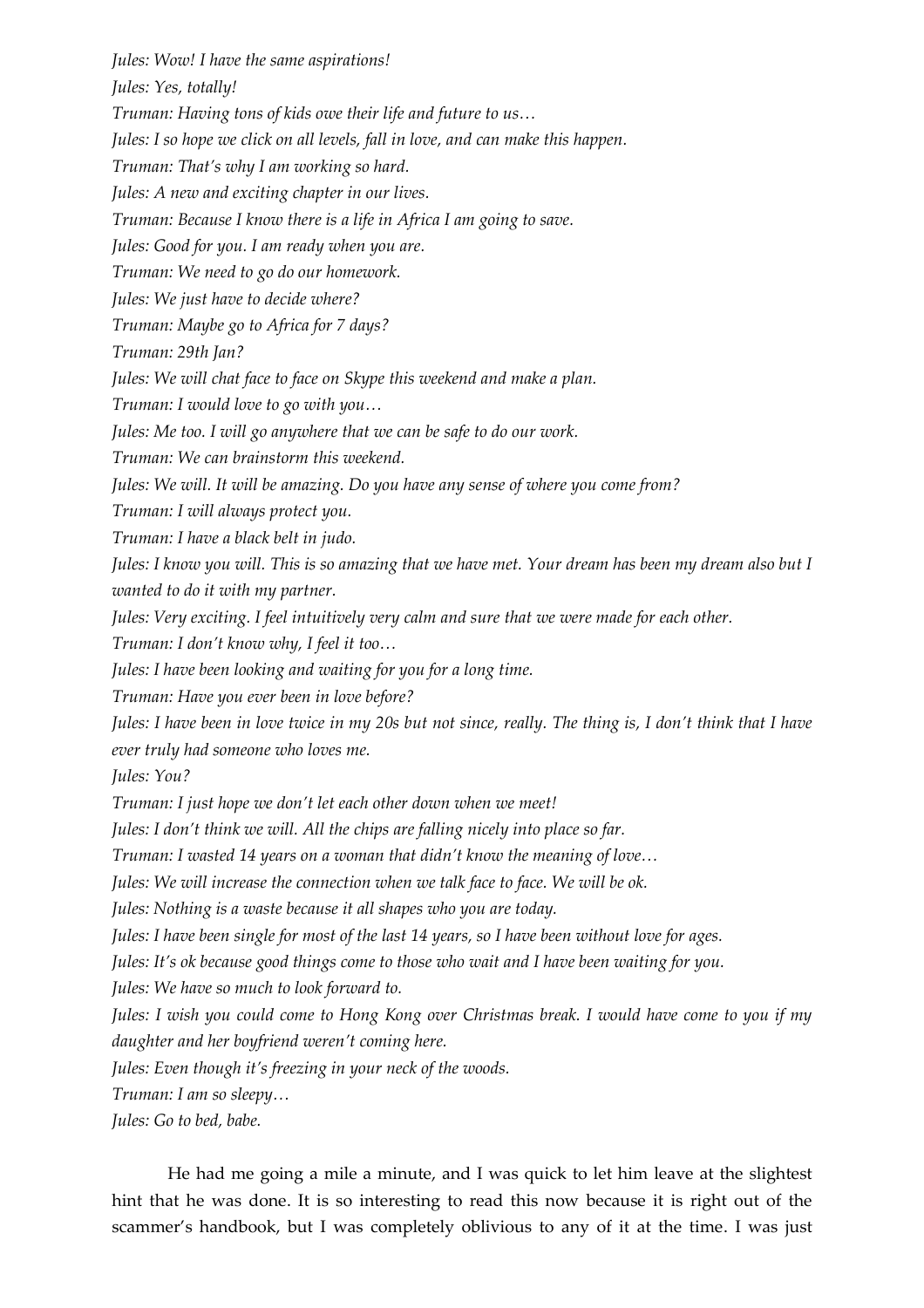enamoured with his desire to be with me and have a relationship. Everything I had always wanted suddenly felt possible.

He was increasing my connection with him by appearing to share the same dreams as me. He knew that I had taken students to Kenya and was drawing from my history and love of helping kids with the fantasy of going to Africa together. By opening up with all his talk about how good he was at his job, how big the projects were, and how much money was involved in them, he seemed accomplished, successful, and important, allowing me to believe that 'our' dreams could come true.

He was very good at avoiding topics that he did not want to discuss. He avoided the question about where his ancestors might have been from originally, and when I suggested he come and see me in Hong Kong, he shut that down by saying he was sleepy and had to go to sleep.

As I think back on how it all began, I realise that we can have great wisdom with hindsight, but to be honest, I really overlooked so much that I should not have. I was trusting and took him at face value.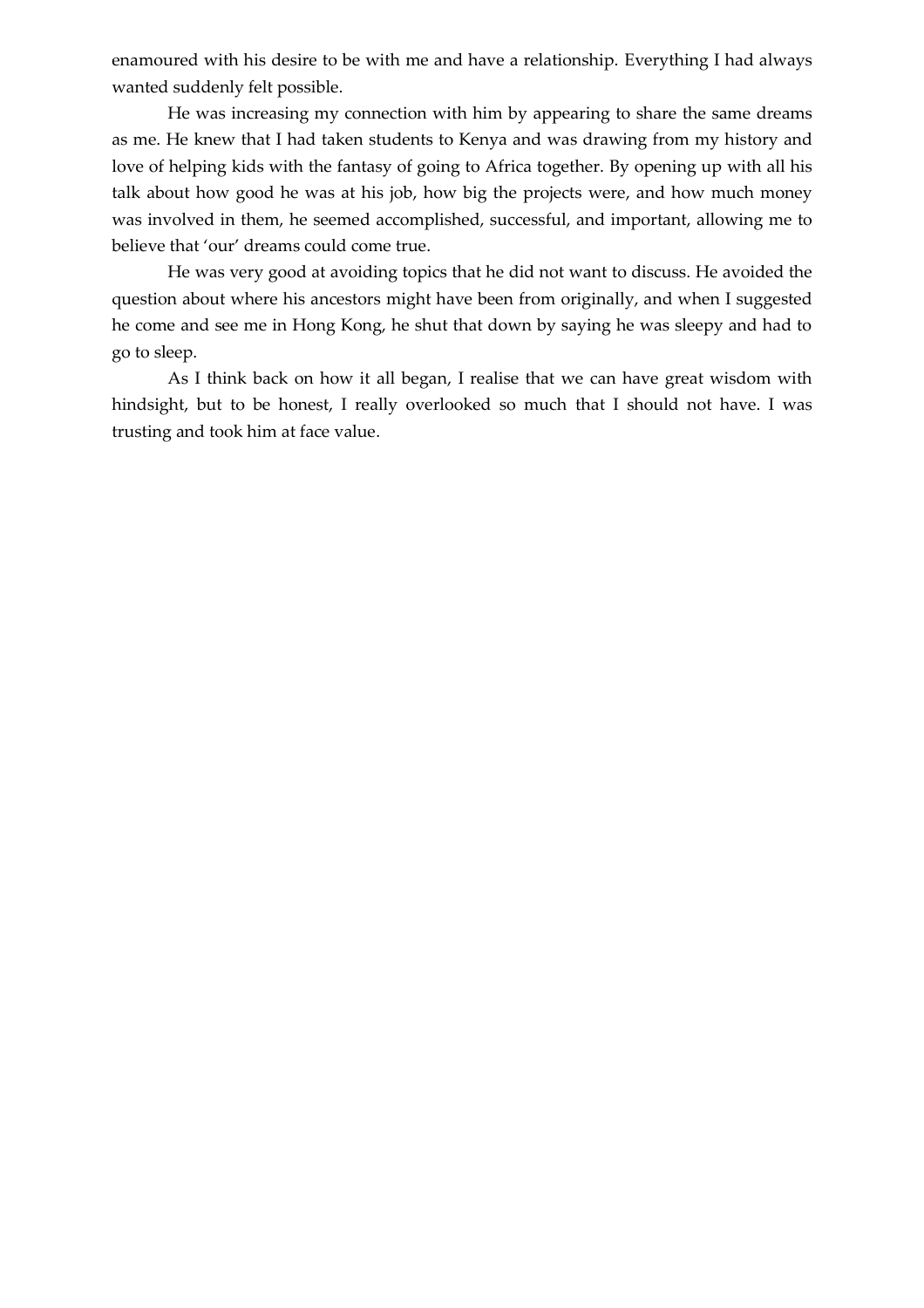#### Lies, Damn Lies

Truman worked hard to convince me he had two careers running alongside each other. I did not consider at the time that he was supposedly a senior project manager in a multimillion-dollar construction company. If this was the case, how could he have had the time to run and work in a mobile phone shop on the side—and why would he? I cannot understand why I did not question this at all. It did not cross my mind. I just thought he was such an incredibly hard worker. Oh, my stars!

We always messaged each other in our Skype conversations as he said his webcam was broken. He never Skyped with me face to face. When I asked him to, he said I needed to teach him how to set it up. What kind of person owns a phone shop and can 'sell, fix, unlock phones, and find parts and accessories,' as he described to me, and cannot manage to video chat?

Instead, we continued to make plans to meet in person. At first we were going to meet in Ghana, but then he said he couldn't leave his phone business so he couldn't make it to Africa. He said he would love to come and see me in Hong Kong, but both his jobs prevented him from doing it at that time, so he asked if I could come to him. I had two weeks of holidays coming up, so I decided I would go to see him in Manchester for a week after my daughter and her boyfriend returned from their visit to Hong Kong.

I accepted his friend request on Facebook, and noticed that he didn't have many friends. One of them was a pretty blonde girl from Sweden. He later mentioned her and said that she had refused to visit him and that annoyed him, so he ended it with her—a little early intimidation to remind me to be loyal and generous.

Here is what I wrote when I had booked my ticket to see him. He didn't answer as he probably couldn't believe his luck and was possibly in shock.

*Jules: Hey there, I have a flight booked on the 26th December arriving on 27th (will let you know time as can't remember) then I fly out on the evening of the 1st Jan (I might leave a bit earlier in the day and meet my daughter in London for a bit… I will see). I will just send the ticket to you later. Does that all sound ok with you? I am very excited. Please get a new webcam so we can Skype this weekend and see each other. I am off to bed now. Hope I can sleep in my excited state. Catch you soon.*

Most scammers do not meet their intended victims. They groom them over time to make them think they are in love from afar and then they start to try and get money from them. I often wonder if Truman was angling for money from me for a ticket to Ghana, but his plan was foiled by me flying to see him in the UK. That may have thrown a spanner in the works and hence the radio silence when I told him I bought a ticket.

The next time we spoke, he told me I had a 'beautiful smile and lovely honest eyes' and we had some random chit-chat about my netball and my visit to see him. I also had to ask him again—for the third time—to get a web cam.

*Jules: So are you ok if I visit from 27th December to 1st January, or is that too long? Truman: I would love you to come and spend those days and New Year's with me.*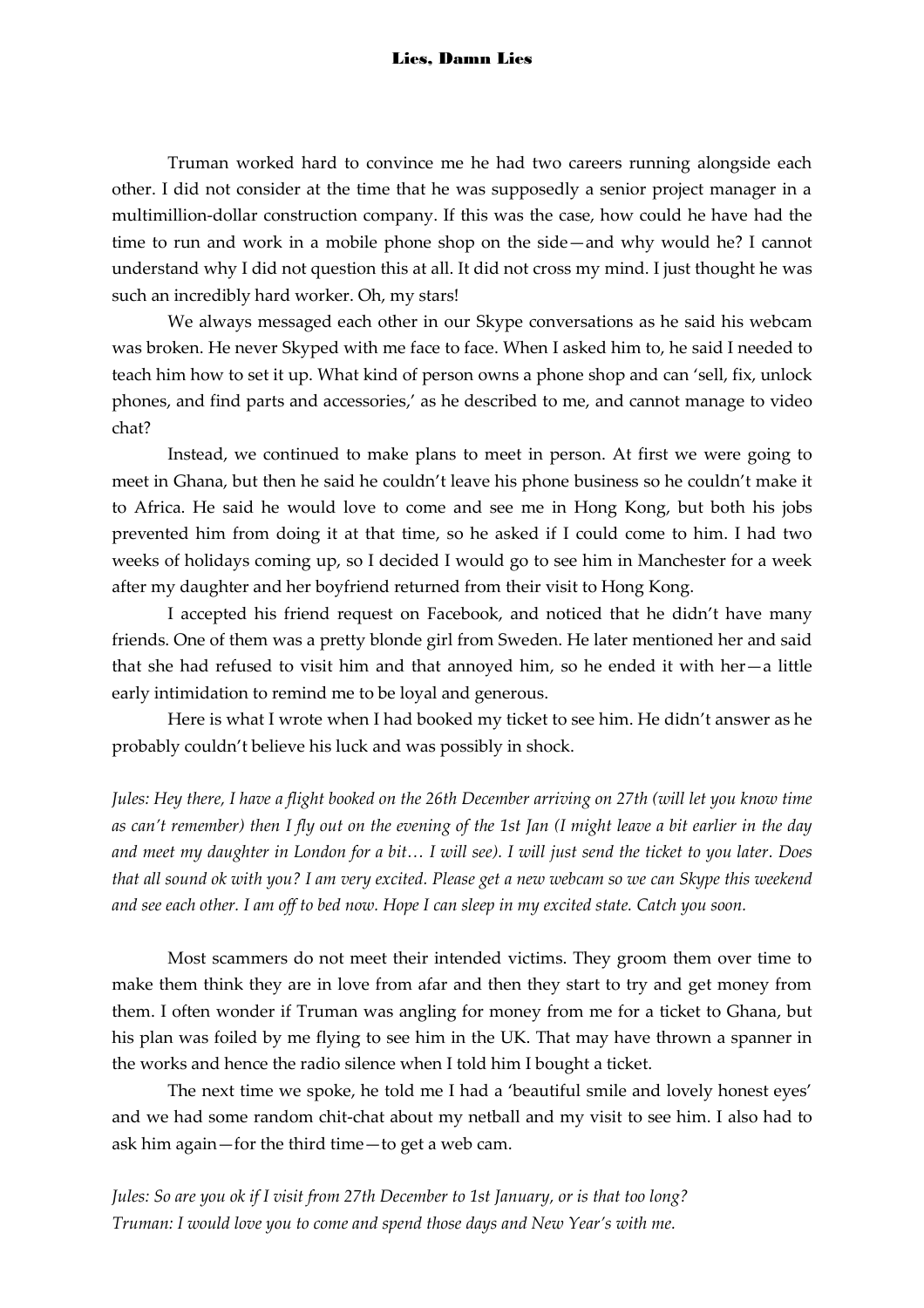*Jules: Great, that's fabulous. I will send you flight details. Truman: I am going to book us a nice treat. Jules: Oh lovely, I am really excited you know. It's going to be fabulous. Truman: I really do care about you… Truman: And feel very excited too… Truman: I hope we make it. Jules: Please can you get web cam so we can build on that connection before I come? Jules: Love is very elusive. Truman: I know… Truman: I have had it before and it's the most beautiful thing in the world. Truman: I respect you so much… Jules: We're on the same page which is amazing. We both want a deep and meaningful relationship with true love. Jules: You're lucky! I hope we can have it, too. Truman: What you did with your daughter, moving to Hong Kong and making it there… Truman: You are a strong woman. Truman: I just want to know I have someone who cares about me out there… Truman: Who loves me for me. Jules: She wants me to be happy. Jules: She is sick of seeing me make bad choices and getting hurt. Jules: She wants me to meet a decent man who thinks I am amazing. Truman: Good. I am that man. Truman: I was in a 14-year relationship. I was so good to her. I stood by her. For her to forsake me… Jules: Yes, the 14 years shows you can be loyal and committed. Truman: I am getting all emotional… Truman: I need a time out. Jules: Don't be sad. Truman: Take care, my love… Jules: Things happen for a reason. Truman: No… I am happy that I may have found my soul mate and God has answered my prayers.*

Blimey, he's good, sucking me in with his emotional 'I've been hurt before' rhetoric. Reading this back was quite cathartic, I can see how he fooled me and how I fell for his fake platitudes. I feel a little less angry, and instead I feel sorry for myself for being conned by this smooth-taking charlatan. At least I can now see that he was very good at scamming me with his words.

In one of our previous phone conversations, he told me we were going to spend a weekend at a posh spa hotel, hence the 'nice treat' he was going to book. I researched the venue and it looked gorgeous and very expensive. He was going to pay for the whole weekend as a thank you for me paying to come and see him. Oh, how sweet, I thought. I was excited to be taken care of, for a change.

It's also interesting to note that this was the second time he told me about being in a previous relationship and I fell right into his trap by confirming what he wanted me to believe from that claim: that he was loyal and committed.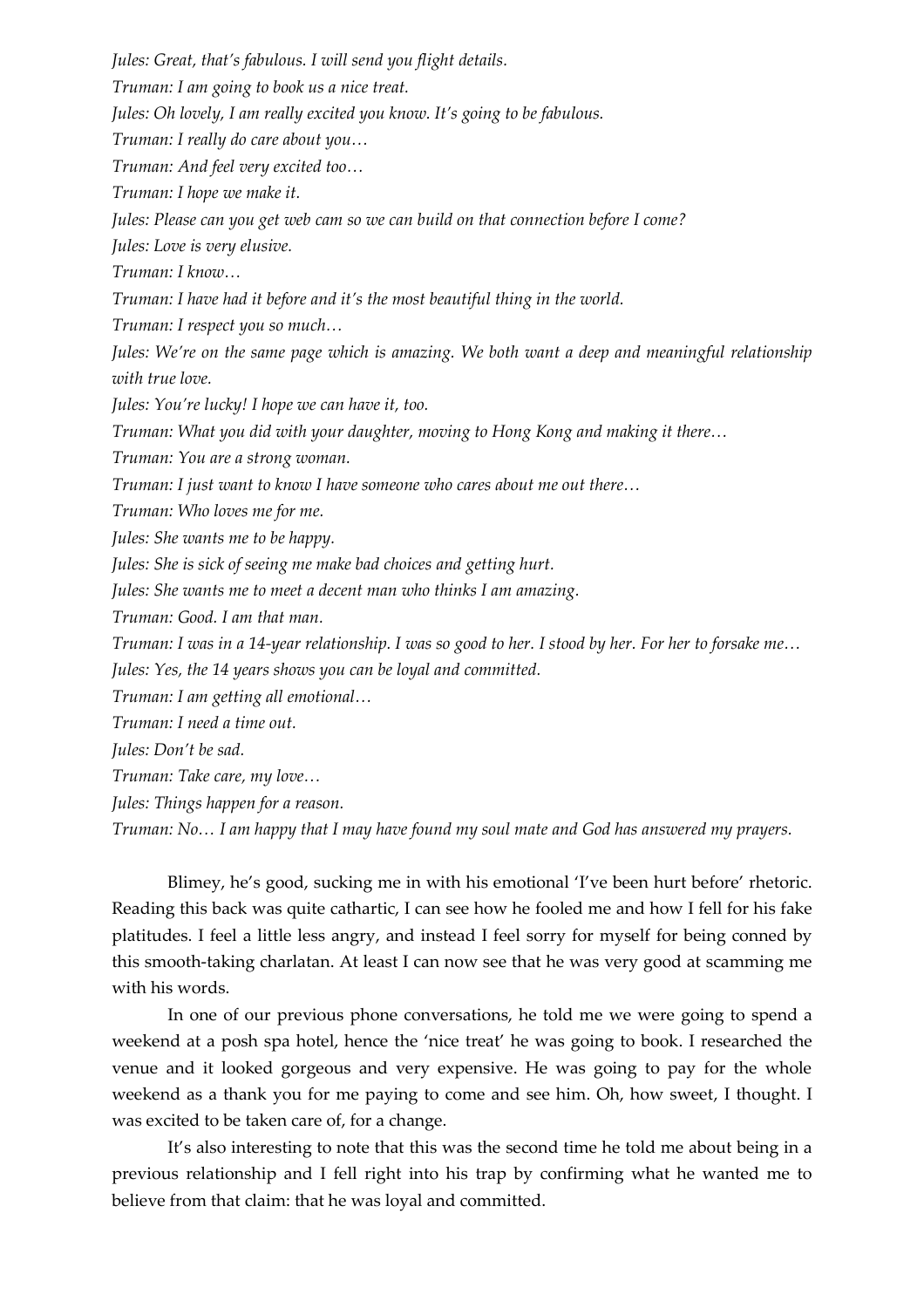You can see my excitement at going to meet him in this exchange below. Sadly, my naïveté is also evident in this passage and is an indicator that I was thinking with my heart and not my brain.

*Jules: I have paid for my ticket so operation Tru and Jules connection is under way! Jules: I also bought some warm clothes for the trip. Truman: How much was it, babes? Jules: The clothes cost more than the flight! Jules: Just kidding. Truman: Lol. Jules: I am excited! Truman: I have a doctor's appointment… Jules: Can you buy web cam? We could Skype when you get home? Jules: Are you ok? Truman: I have the flu, or a chest infection. Jules: I am sorry to hear you're not well. Truman: It's okay, I will bounce back. Jules: Glad you're taking time to go to the doctor. Forget the web cam until you get better. I love your fighting spirit.*

Can you believe it? I ask him again to get a web cam, he tells me he's sick and I let him off the hook. Also, why did he ask me how much I spent on the clothes? Was he trying to ascertain whether I had money or not by how much I would spend on myself? He claimed to have fortune and a thriving business and to have been in a long-standing relationship in the past. He had also offered to treat me to a spa, further indication that he was a man of some means. All of this seemed so wonderful for a lonely single mother like me. He made me feel somehow worthy of love and a relationship, which is something that, for me, was so elusive. It was not his money that drew me—it was the investment he seemed willing to make in me as a partner.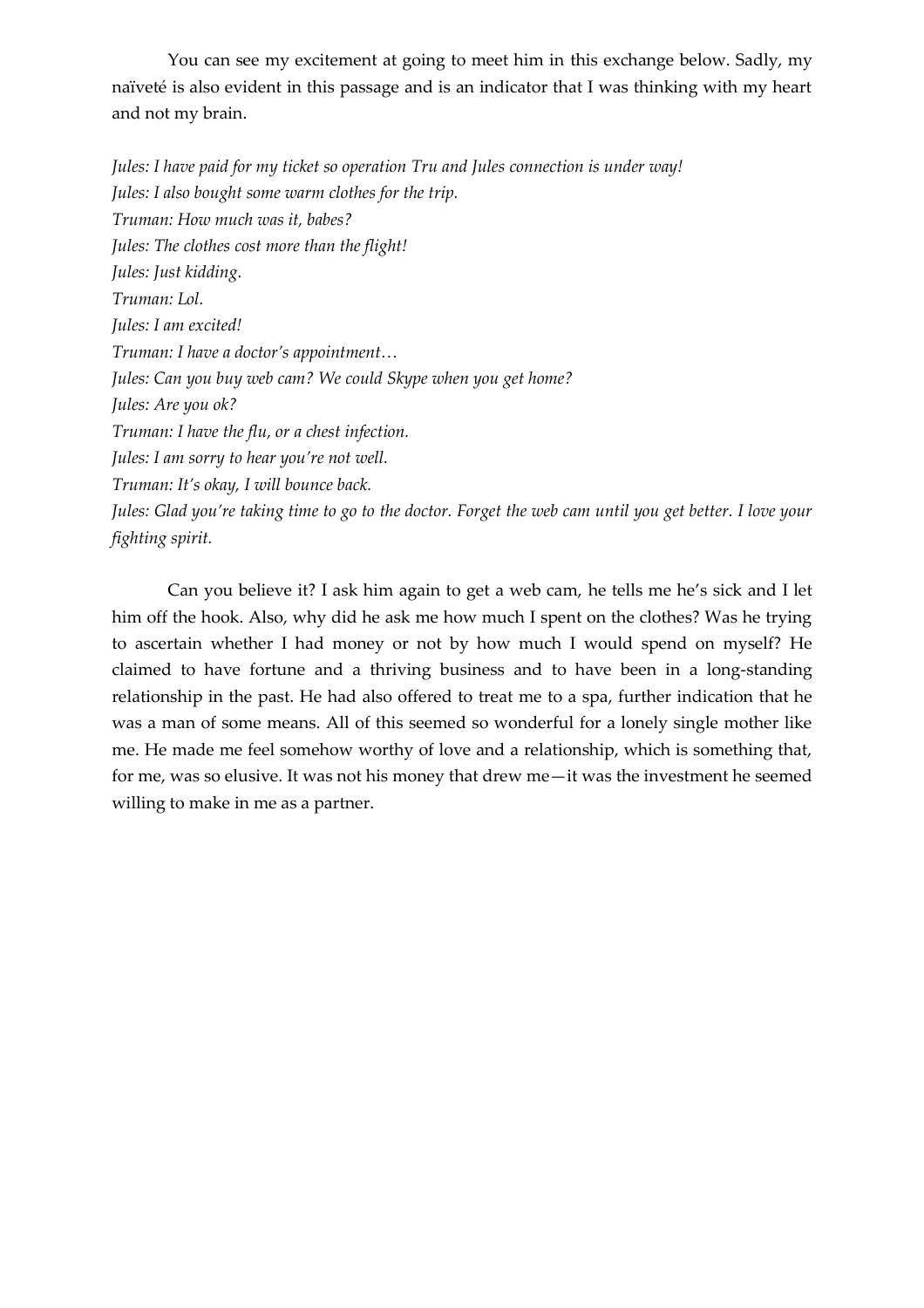We had another long Skype chat for an hour and a half—without a camera. This was all happening in November and December, 2010. It was all very fast—I knew him for less than two months, but he either Skyped with me (without a camera) or spoke to me every day on the phone. Every time, I gushed to him in talk or text, feeling so confident in our connection.

*Jules: Every time we talk I feel more and more connected to you. I like you so much. I am so excited and happy! It's a wonderful journey already and it's just the beginning! Jules: I am so thrilled we found each other! It's our time!* 

I cannot believe I wrote this—I can't even remember doing it. He wasn't even answering me and I was rambling on like a fool to someone I had never met. How excruciating is it to read and share this? I still feel shame eight years later.

Some of that shame was already present. I didn't reach out to discuss the situation with any of my friends or family because deep down, I knew that they would tell me to get a grip and stop what I was doing. I did not want to hear this, so I kept it all to myself. At one point, I did briefly bring up the situation with my good friend Pam, and she made it clear that she did not think it was a good idea. Instead of taking her advice, I just kept it all to myself. In my mind, I felt she didn't understand, but in hindsight she was spot-on with her concerns and was just showing that she cared and was worried about me. My daughter would have had the same reaction as Pam if I had told her. I know deep in her heart she wants nothing more than for me to find a good man to share my life with, but if I had explained the situation to her in honest detail, she would have begged me not to go and meet him. My daughter is very tuned in to her intuition and this is something I admire in her. She seems to have the best instincts of anyone I know.

Meanwhile, lost in the fog of romance, I would sit up for hours, waiting and thinking of nothing but the positive.

*Jules: I stayed up late last night hoping you would come online. Wish I didn't do that now. I feel very tired. Silly me!*

*Truman: Baby, please don't do that, go to sleep… Truman: We have our whole life together.*

I had sent him a getting-to-know-you questionnaire in the hope that he would send it back to me and I could learn more about him. Of course, he never sent it back, but I had filled it out for him and therefore had given him a load of information about myself that he could use to lure me into the fantasy world he had created: his construction job, his phone shop, being adopted and going to school in Canada, and even having a fourteen-year relationship with a woman. I assume now, given what I know, that all of this was untrue. My fantasy world was a love story with someone who supported me, loved me, and had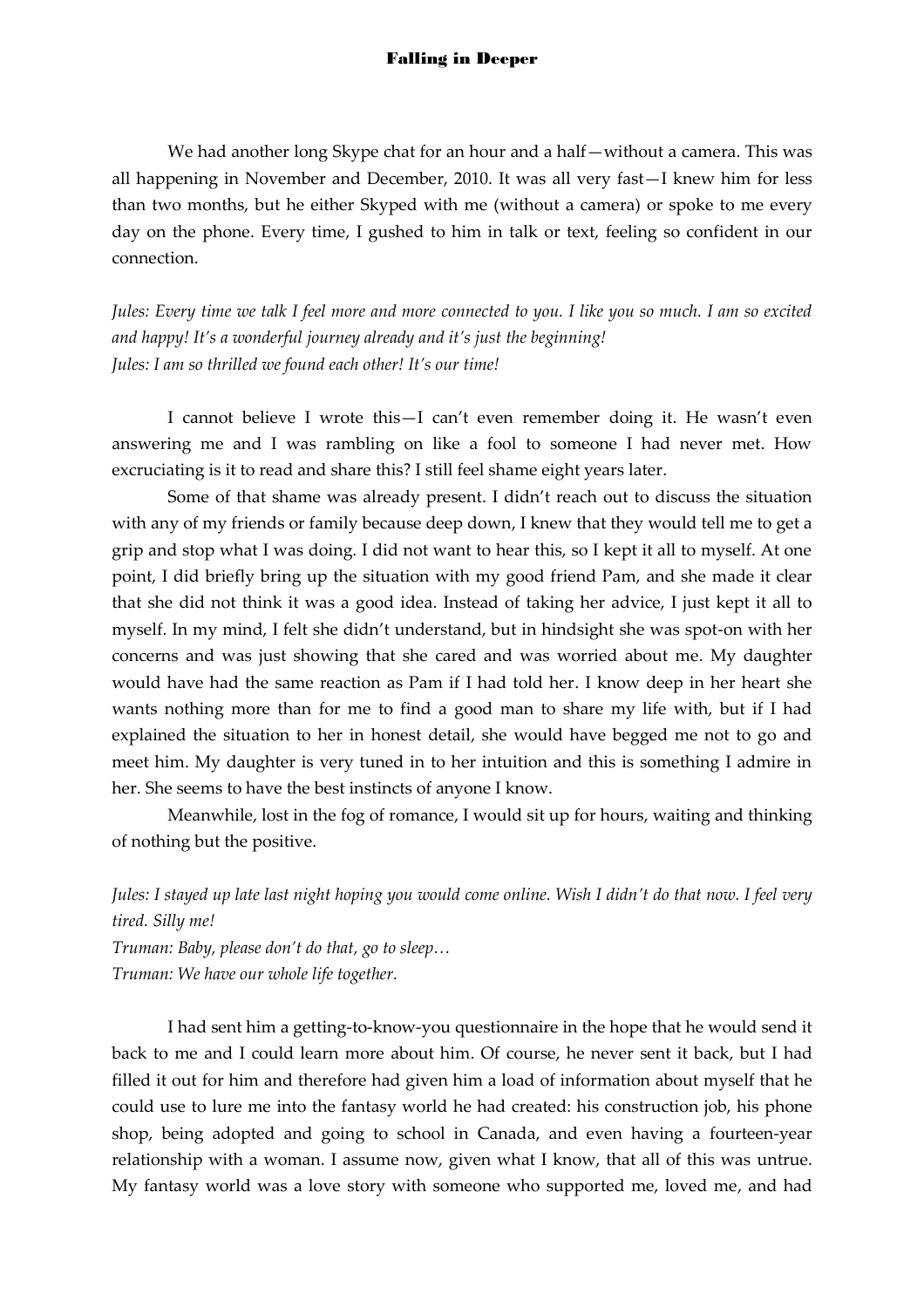shared interests. I thought our worlds were a perfect match, but couldn't completely see this for myself yet, and the quiz was just a fun, revealing way to affirm this.

What I had given him was a tool kit for manipulating me further by connecting with me on things I cared about or was interested in. It's ironic that I meant to use this as a way to genuinely learn more about him and see if I could build a connection, but instead, by filling in the questionnaire for him, I was giving him ammunition to deceive me on a deeper level than he already was. The fact that Truman did not bother to return the quiz is just another red flag indicating that he was not genuinely interested in me, but I made excuses in my mind that he was just too busy with his two careers.

The quiz included deep-thinkers like 'What is your biggest fear?' and fun one-liners such as 'Who is your celebrity crush?' As I read my heartfelt and genuine answers that I sent to this stranger in the hope of making a connection eight years later, I feel a pang in my heart. It's not embarrassment I feel—it's sympathy. I just want to give that girl I was a hug and tell her that I am sorry she was so lonely and yearning for love. I'd tell her that I don't blame her for trying to find someone to love; it's a natural urge and desire.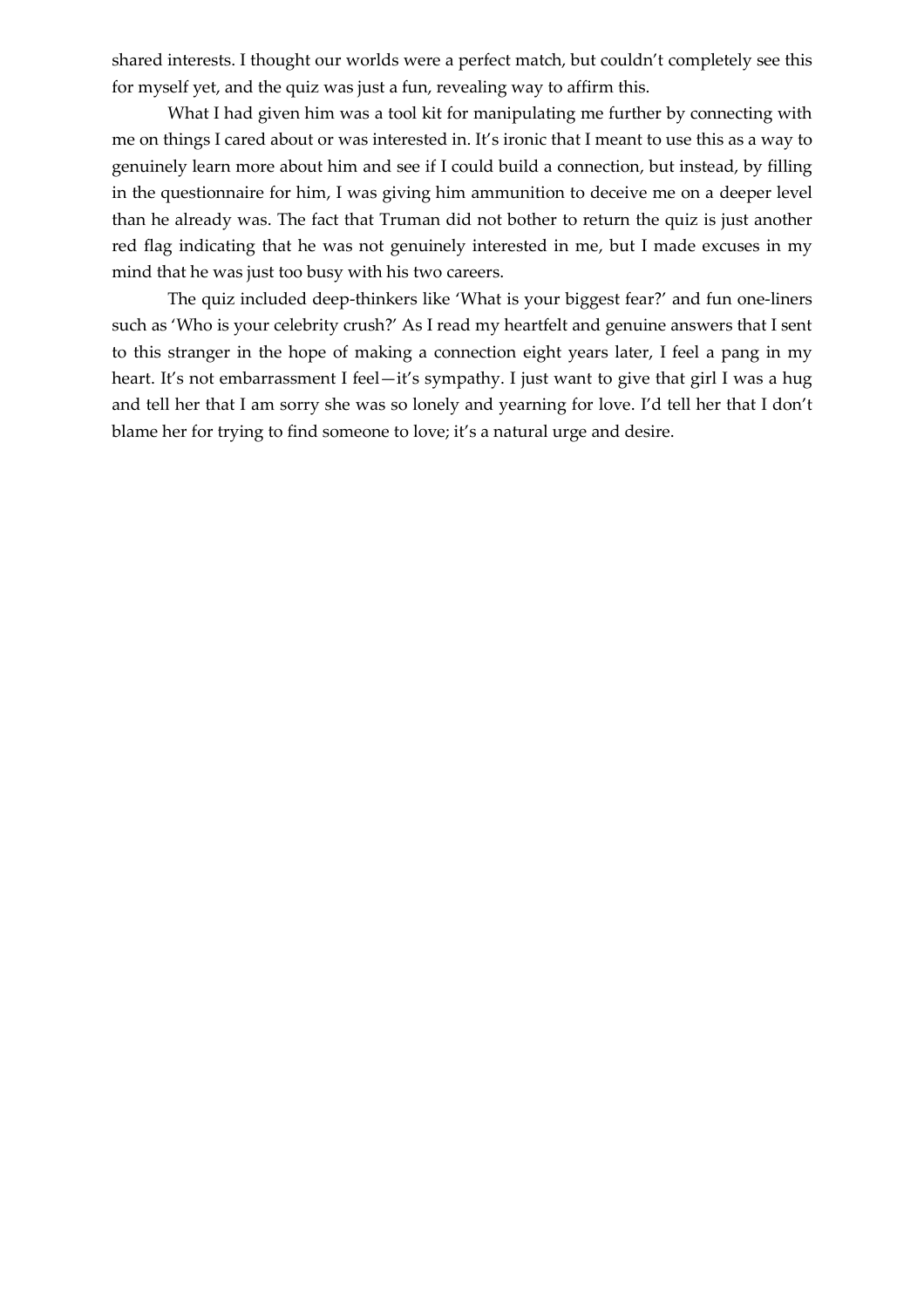#### Meeting Truman in Person

Not long before I was about to fly to the UK to meet Truman, we had this exchange on Skype. It includes another embarrassing confession: I love *The Bachelor* (I am really baring my soul in this book!). I know some consider it 'trashy' reality TV and likely to be staged, but I find the whole premise of the show fascinating. I get hooked on the drama and romance, even though it is completely unrealistic. It's like being a fly on the wall; we get to see into other people's lives, and on some level, this is both riveting and entertaining, but it can also be a reminder of how good my life is. At other times, it can be a reminder of how alone I am.

*Truman: Just been thinking all night. Jules: What have you been thinking?*

*Truman: So much…*

*Truman: I was answering those questions you sent.*

*Jules: Oh cool, yeah.*

*Jules: Did you enjoy my answers?*

*Truman: It got me thinking how unhappy I am in my job…*

*Jules: I had fun doing it.*

*Truman: And not having love…*

*Jules: Well, there's hopefully a new beginning and new love just around the corner.*

*Jules: Fingers crossed.*

*Jules: It's quite exciting, hey?*

*Jules: I spent the whole day watching girls get their hearts broken on 'The Bachelor'. It's a very strange concept! It made me think so much about how I want true love and someone to share my life with.*

*Truman: It's more.*

*Jules: Everyone wants to have love in their lives, enjoy their jobs, and have fun with their partners. Also doing things for others gives you personal satisfaction.*

*Truman: I am making some changes in my life… for happiness.*

*Jules: It's all possible you know!*

*Jules: Glad to hear it! I hope I can be a part of it!*

*Truman: I know, babes.*

*Jules: Every time we communicate, I feel closer to you.*

*Truman: You are the foundation…*

*Truman: The primary reason…*

*Jules: Oh, that means so much to me.*

*Truman: You showed me something that I thought was only in movies.*

*Jules: You are amazing. I feel so privileged to have found you.*

*Jules: I am looking forward to seeing your quiz answers. Thanks for doing that. I am excited to learn more about you.*

*Truman: It was interesting.*

*Truman: Anything for you, baby.*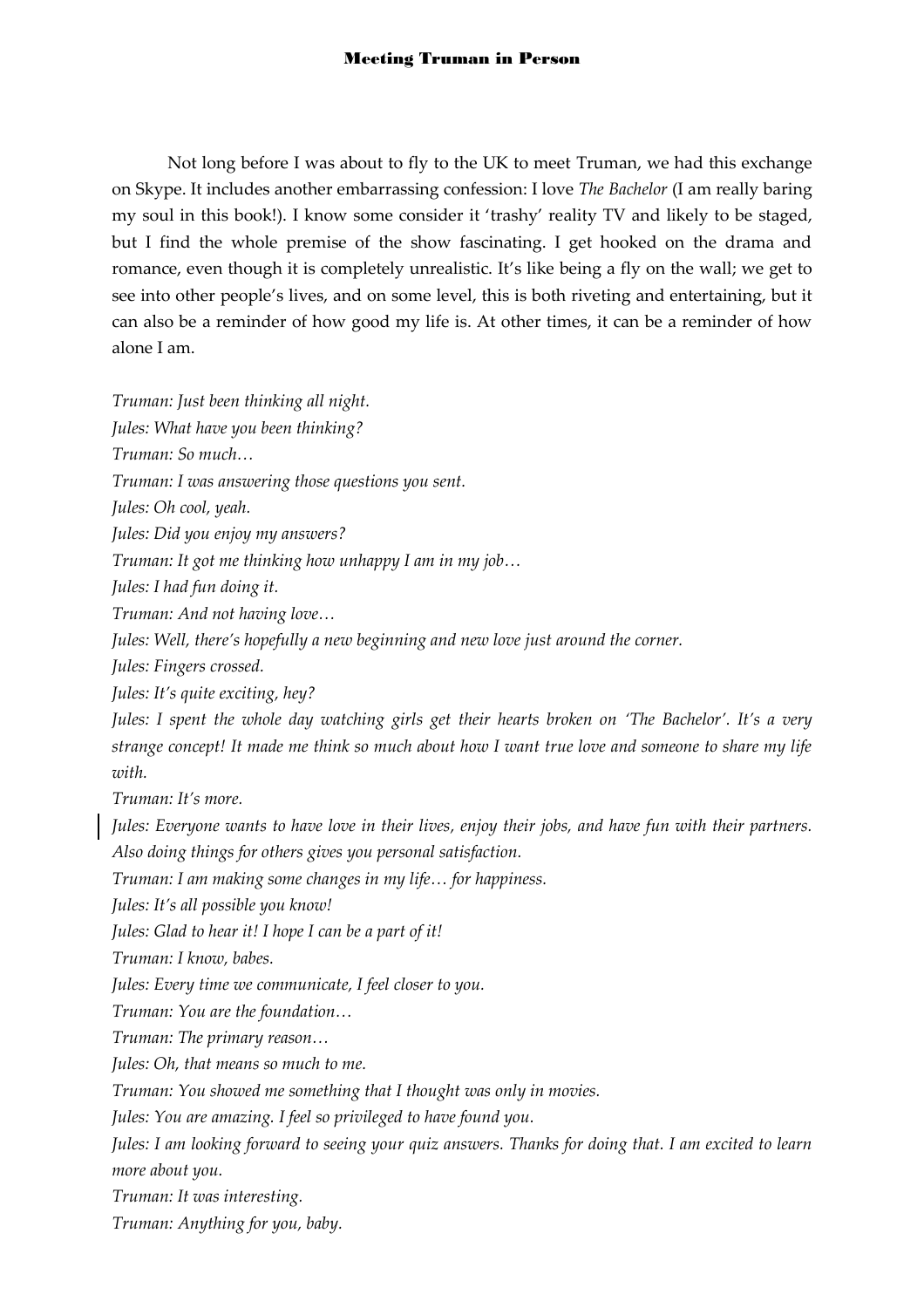Some of this is cringe-worthy, but it shows how dizzy with excitement I was and how much I wanted it to work. I really was living in a fantasy world, but I think that comes from years and years of being alone and really wanting a partner in my life. As humans we're not solitary creatures; we're designed to have partners. I had been in two physically and emotionally abusive relationships and been scammed before; I just wanted this to be real. When you want something badly enough, you will believe anything. It's amazing how I was able to convince myself that this was real when the truth was that I being scammed on an epic scale.

I didn't know at the time that the change he was talking about was quitting his imaginary job as a project manager because he now knew that I was coming to see him and he had lied through his teeth. When we were on the phone, he clarified to me that he had quit his project manager job. In our next conversation on Skype, he said, 'I am so happy I met you… and you made me give that job up.' I never once asked him to quit his job or even suggested it.

This was also the first time (but not the last) that he said that he loved me, and I felt uncomfortable with him saying it. I never expressed this concern to him, but it is reassuring that even in my desire for this relationship to work, there was still some semblance of logic operating in my brain, just not enough of it.

*Truman: You know, you are a great person. Truman: I am so happy I found you. Jules: Oh, so are you. Truman: I love you so much. Jules: I think we are really lucky and have so much to look forward to.*

I did not return this sentiment of love to him in any of my messages or when talking to him on the phone, although I spoke a lot about wanting to find love. I could not see how anyone could say they love someone without meeting them. It just doesn't make any sense to me. I was hopeful and having fun, but I did not have any feelings that I was in love with this guy. However, this is how scammers work; they want the person that they are communicating with to fall in love with them without meeting them. Thus, slowly but surely, I was giving away my heart, and with it my good sense.

One positive outcome is that I quit smoking. Truman hated smoking and I remembered how it played a role in my missing out on a relationship with Trevor from Shanghai, so I decided to quit before I met him.

One day, Truman noticed that I was not myself and asked if I was okay while we were talking on the phone. Coincidentally, I *wasn't* okay, I was feeling low, and his 'perceptiveness' blew me away. This kind of deeper-level understanding of my moods reeled me in even further. I wrote this response to him:

*Jules: I was just thinking, you are very tuned in to me already. I do feel a bit flat and tired today. I'm very impressed you picked it up. It's just another great sign of our connection! Truman: I know…*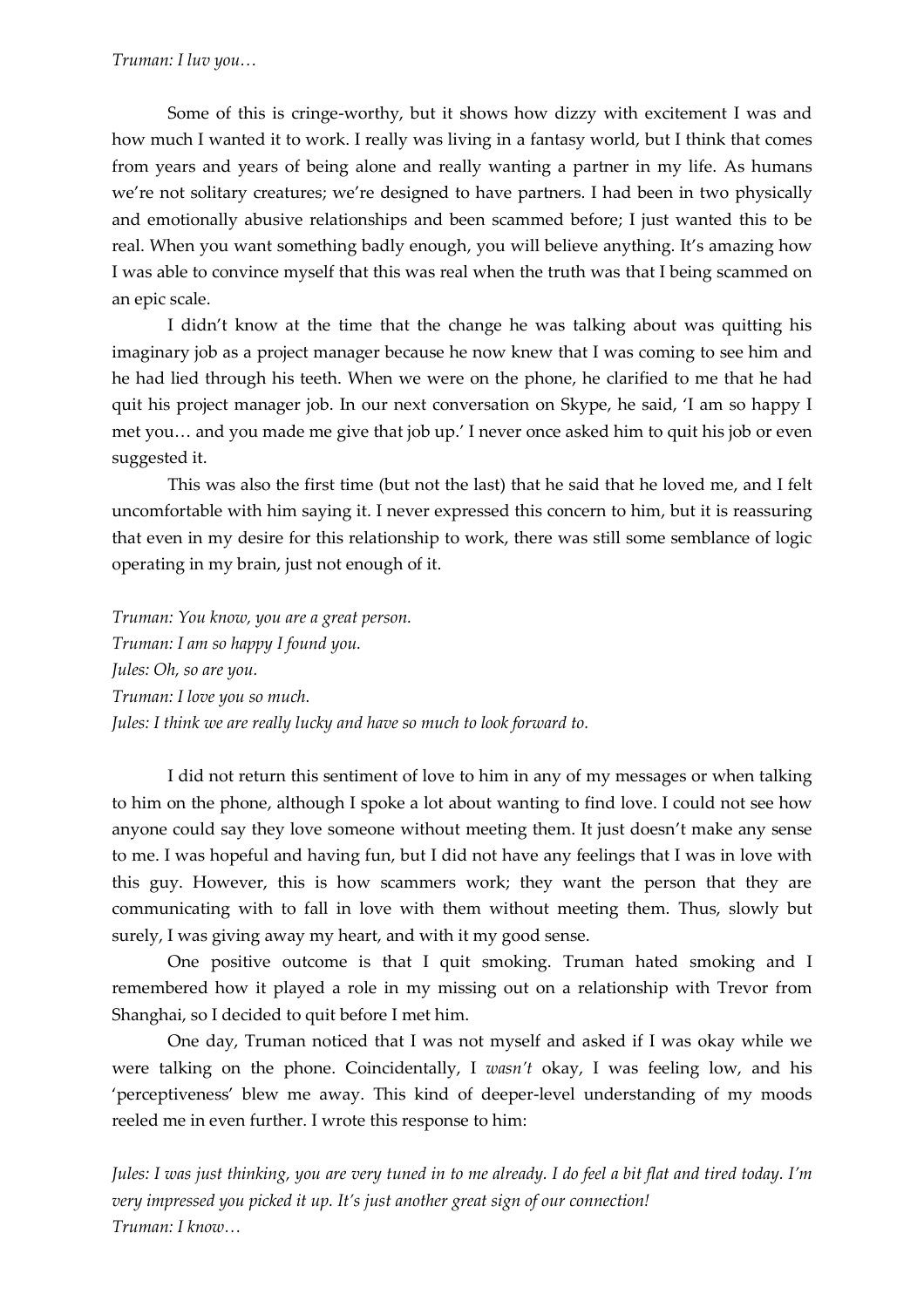#### *Jules: I am really impressed! Not that I wasn't already impressed by you!*

I can't believe I was so mushy and elated with someone that I had never met in person. What was I thinking? The fact was that, at forty five, I was starting perimenopause, and this may have played a role in my mental state. I was grabbing for a hot man instead of the hot water bottle I really needed. A woman's hormones often go haywire in perimenopause, and this may have made me more susceptible to this man connecting with me on an emotional level by appearing to show empathy towards me. My body and mind were buzzing and reorganising themselves in preparation for menopause, and I associated the intensity of feeling on the connection I had made with Truman.

We communicated throughout the two months that led up to my visit. We emailed (his were always very brief), talked on the phone, and chatted on Skype—still without a camera. There was more talk about him coming to live in Hong Kong, and then a Skype chat to remind me of his work in the phone shop. I want to scream when I think about the praise and admiration I offered him.

In this chat below, he mentions his last day at his imaginary construction site job. He also sets the scene for another layer to the scam—this portion related to Liverpool—that I was completely oblivious to at the time.

*Jules: Hey Tru… what are you doing? Working in your shop or doing handover at your other job? Truman: Just got back from Liverpool site… Truman: Last day. Truman: Really busy so will chat with you this evening. Jules: Congrats on last day. How does it feel? Truman: All my love for now…*

Truman had offered to book a hotel for us for my Manchester visit, but when he got back to me, he suddenly needed me to do it. For some reason, in that moment, I lost all rational thought and I found myself booking the hotel.

*Truman: Babes, can you sort the hotel out? Jules: Sure, do we want it for all nights I am there? Truman: It's affordable and next to shop. Jules: Ok, I will do. Truman: All nights… Yes, baby girl. Truman: Thanks. Jules: No worries. Truman: I miss you. Jules: Miss you too. Jules: Wow… Friday 31st is really expensive… but oops, too late, already booked. Truman: Should we get a cheaper hotel for that Friday night? Truman: I am looking right now. Jules: I think they will all be expensive. Truman: Do you think it's too much? Jules: We can cancel Friday night earlier in the week.*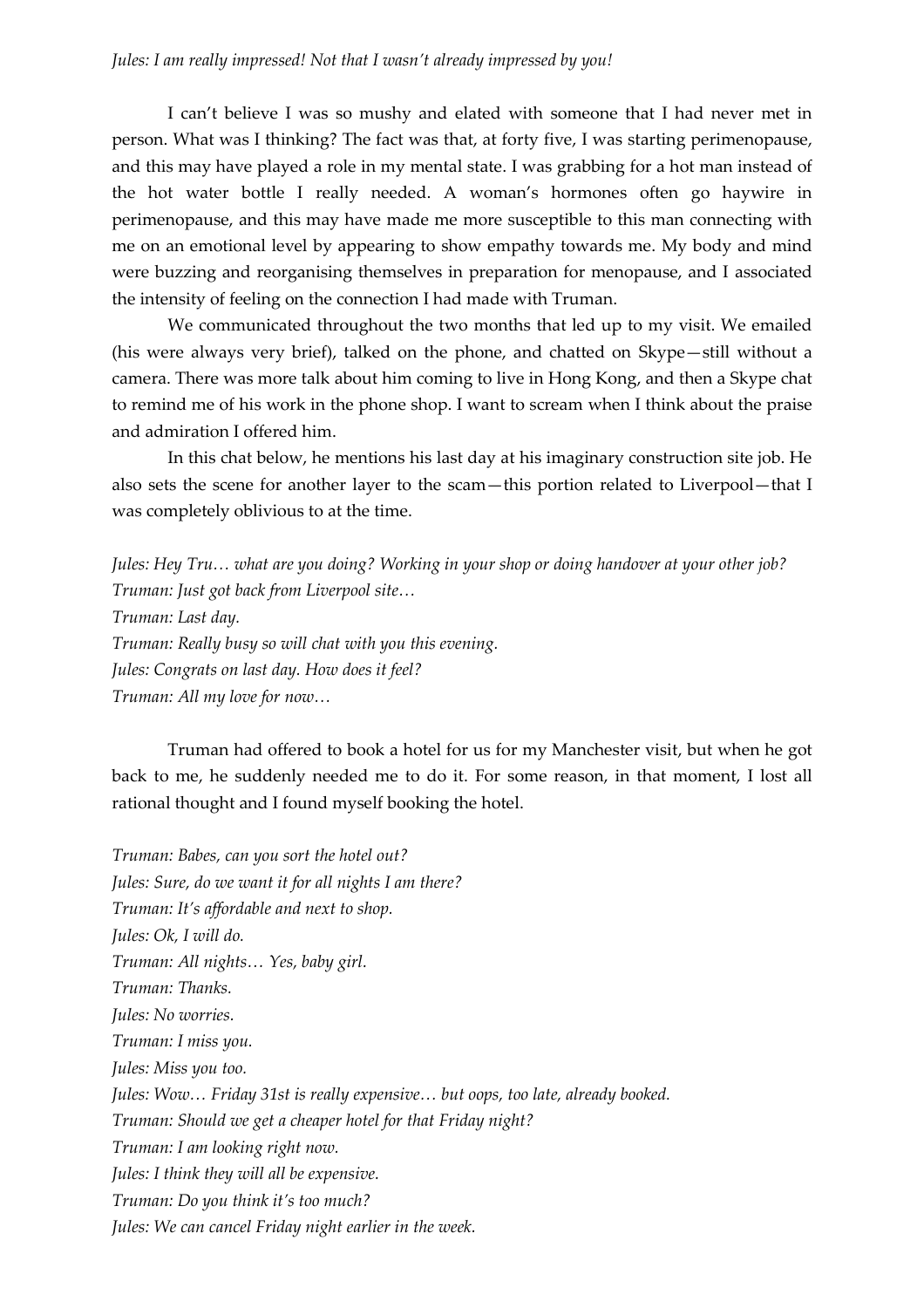*Jules: Should we stay at your place? Truman: I will see if I can find an alternative. Jules: Ok, it's up to you. Truman: In case we cancel… is that okay? Jules: I don't mind either way… no problem. Truman: Just thinking of funds… I have put a lot into my shop… Truman: Okay, you seem sleepy… Jules: Whatever you decide will be great… I am easy. Truman: We can talk in the morning. Truman: Love you. Jules: Sure… Jules: Bye.*

I like the way he cleverly made it seem like he would be paying for the hotel or at least splitting the cost. I felt a bit concerned, yet again, that he was saying he loved and missed me, but I brushed it aside and I responded that I missed him.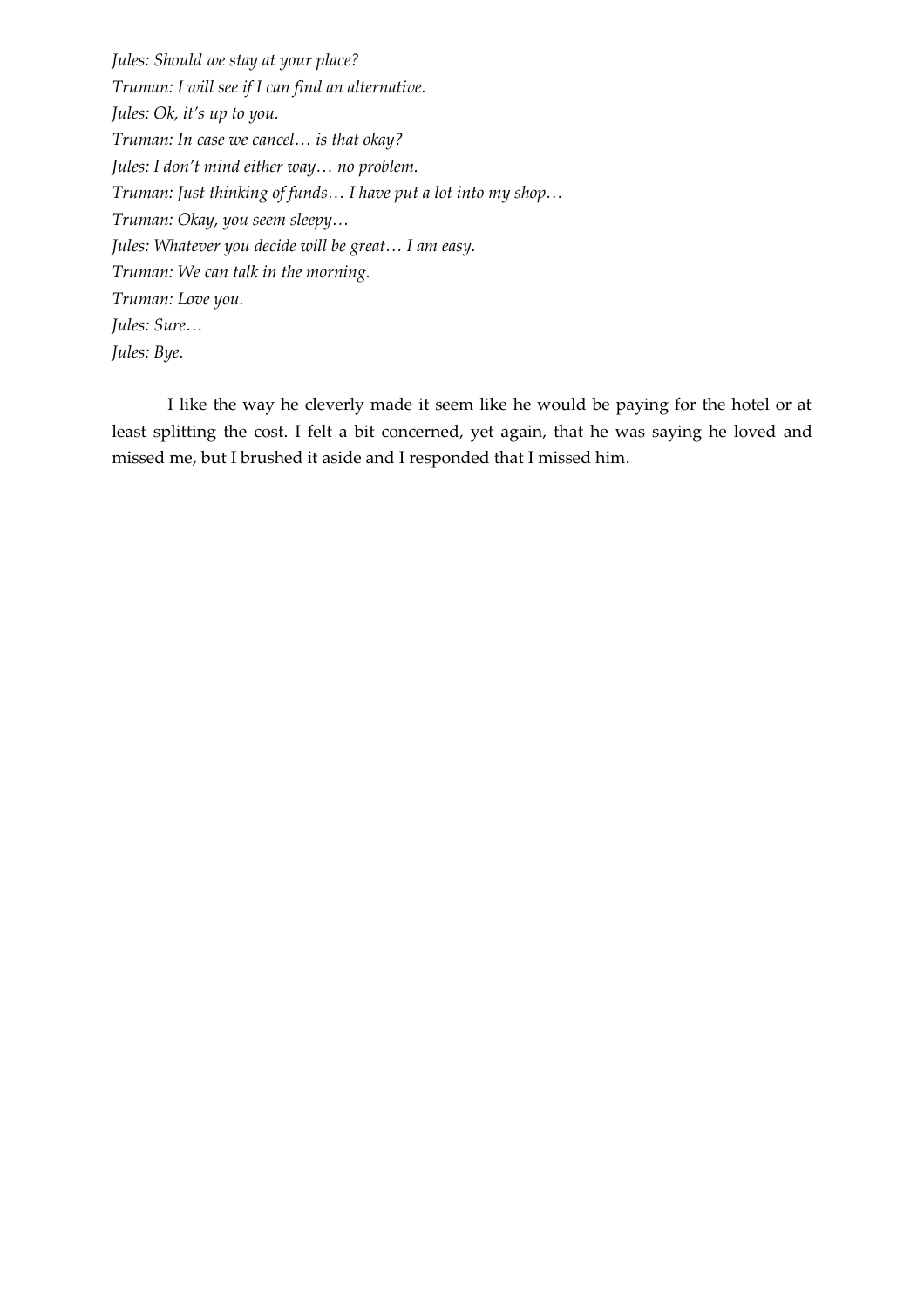#### One-Sided Email Exchange

I talked to my daughter about Truman and the fact I was going to meet him. I am sure deep down she had reservations, but she wanted me to be happy and still trusted my instincts. I never told her about the incident with Dean, so she didn't really understand my level of naïveté and poor judgement. She joked about meeting him to vet him as she was always amazing at intuitively knowing if someone was a good person or not. Even if my daughter had met him and warned me against him, I am not sure if I would have listened to her. I certainly did not listen to Pam's warnings, which caused her annoyance and worry I'm sure.

I sent Truman a few emails during the two months before my UK visit, and he rarely replied. When he did, his responses were very limited and brief: a song link, or just a couple of words. I thought it was because he was so busy with his two jobs, but his lack of response could support my theory that the person that I was Skyping with was not him. On Skype, he wrote a lot, and often. He still wouldn't Skype with me face to face, but he sent me pictures of himself. I suppose he knew I would have been more likely I to realise that he was not genuine if we spoke face to face. It also could indicate that I may not have even been Skyping with him—it could have been anyone. This is even scarier to think about, and I will never know the truth.

*Hey Tru,*

*Sorry I missed you online today.* 

*I told my daughter about you last night. She was happy for me. She told me to tell you to come to her graduation next Tuesday so she can meet you first and vet you… Hahaha, she was only joking. She doesn't trust me.* 

*Let me know as soon as you know if you get holidays… then we can plan our trip. How exciting.*

*Catch you later, Jules*

This is an email reply from Truman, the first one I had ever had from him:

*I would love to go to the graduation… Just a short reply… I was really beat, went to bed early.*

*All my love, Tru Buharay, the living legend*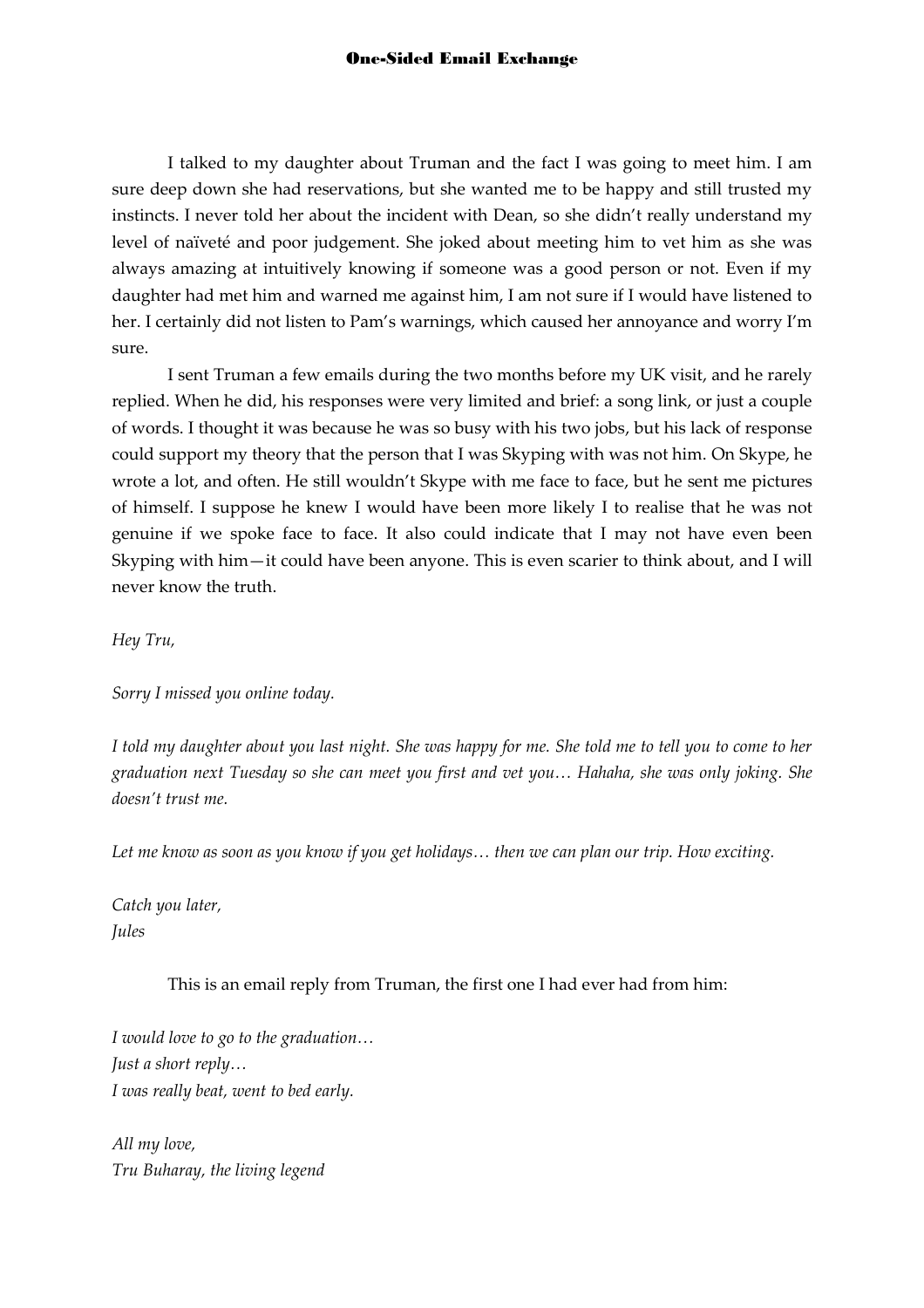Can you believe he called himself a living legend? His ego was out of control and this was another red flag that I ignored like an ostrich with its head in the sand. I wrote:

*Hooray!!!! I got an email from you… how exciting. Thanks! Even though it was short, it means a lot, you know!* 

*That was funny regarding graduation, she was only kidding. Nice, response though! I will certainly visit you at some stage so you will meet her then, unless you want to pop to HK for Christmas?*

*I have printed up the picture of you in your shop, facing straight to camera, with your beautiful lips (and all). I love that photo, it's my favourite!* 

*Thanks again for email, it was the highlight of my day. Can you tell I am easily pleased? Anyway… have a great day and don't sweat the small stuff. (It's clearly a night for clichés.)*

*Warm hugs, Jules*

I didn't wait for a response before emailing again.

*Hey Tru,*

*I wanted to just write you an email to tell you how much you mean to me and how lucky I feel to have found you. I am really excited to meet you in 11 days' time. I am so happy, I feel really calm and excited at the same time. Also, I was wondering what will happen, but it is great just knowing that this is the beginning of something really wonderful. I don't want this fabulous feeling to ever go away. I hope you still make my heart flutter when we're old and sitting on the porch in our rocking chairs playing with our grandchildren.*

*Truman, you make me smile so much!*

*Your girl, Jules*

Truman emailed me a couple of sappy love songs, and I noticed that the name he used in his email signature was different than the name that he used on Skype. He did not mention the name of the company in his email signature, which I felt was also very suspicious. The detective in me was rising to the fore only to be shut down by the hormonal beast on a quest for love, denying all the clues that were hitting me over the head like a sledge hammer.

I took the emails as a sign of our growing connection, and I wasn't shy about how happy this made me. Encouraged by my response to the song he sent, he sent another corker. I wasn't actually into these sappy songs, but I told him I liked them because I liked the romantic gesture—even if it was more like being trapped in a Mills & Boon novel and I thought the songs were terrible.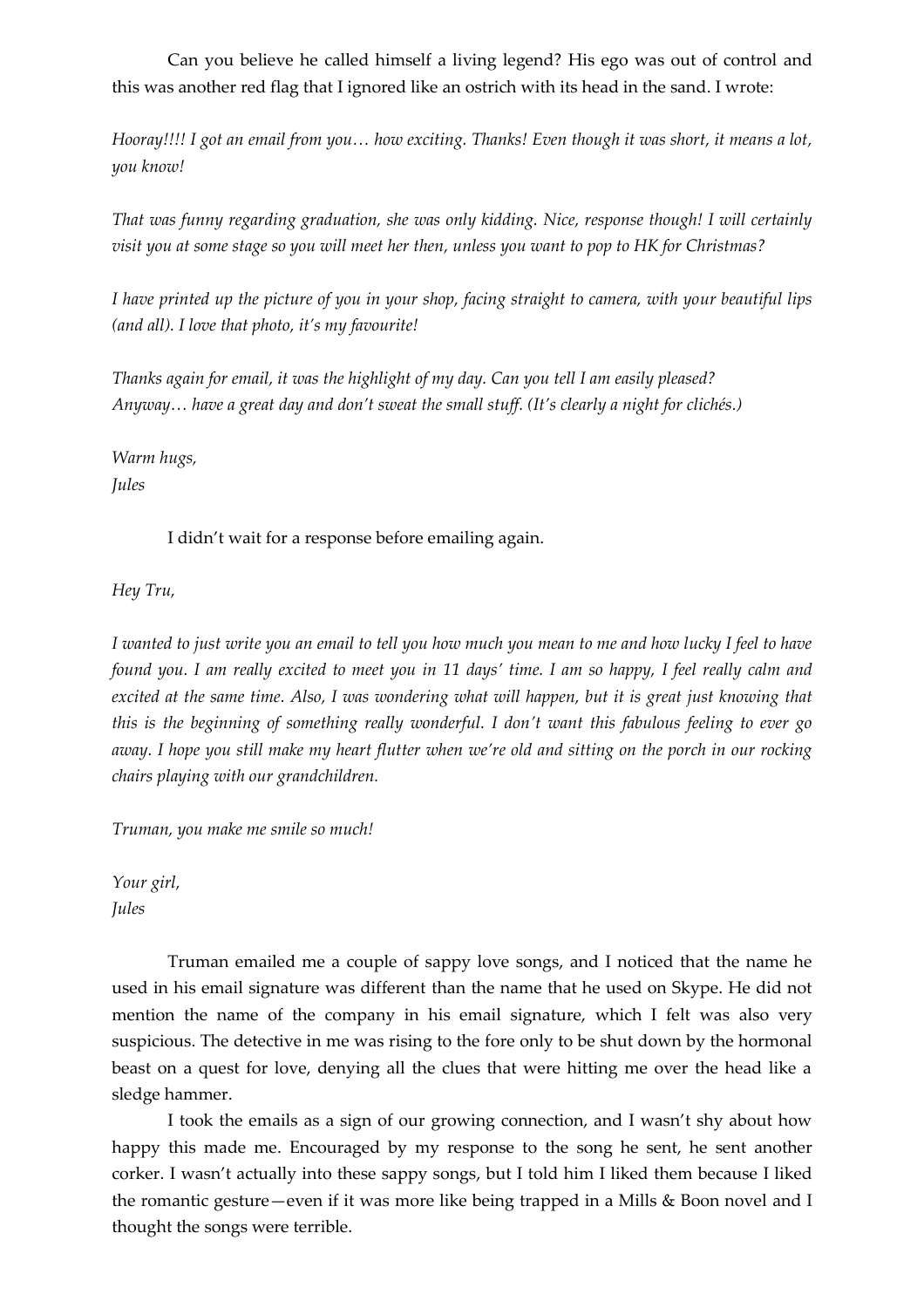In one of the songs he sent me were lyrics about a wedding, and he followed up by sharing his idea of an ideal wedding. This was a strategy to get me to think that he is open to getting married, which is what many single women my age want. This was not, and is still not, on my agenda. I am sure that this was another way for him to try to subconsciously influence me to think that we were made for each other. It actually had the opposite effect, and made me feel uncomfortable. It was too much too soon, but despite the over-the-top platitudes and gooey sentiments, it did not stop me forging ahead with my plans to meet him.

My daughter visited me with her boyfriend just a few days before I left to meet Truman in Manchester for the first time. I have always valued her opinion and she seemed supportive of my choice to go and meet him. Deep down, she has since told me, she was sceptical, but she did not communicate this to me at the time.

I believed I was on the cusp of a great new happiness, but on that trip, I reflected on my greatest joy in life: being a mother. I have worked very hard to give my daughter and myself a great life with many opportunities. My daughter has grown to become an incredible woman.

I wrote this to Truman a few days before I flew out to see him:

*Hi Truman,*

*My daughter and her boyfriend are great. I was so excited to see them. We all had dinner in the village then came up here to my house. He is really great, just as I suspected.* 

*Anyway, I am going to go to bed, we are all going for dim sum in the morning for breakfast. On Sunday we are all going to hike to the other side of the island and then have a Chinese lunch. Then we might get a speed boat back if we can't be bothered hiking back.* 

*Anyway, I hope to see your beautiful face on here soon… hint hint!*

*Cheers,*

*Jules*

You would think that I'd wonder why he didn't write much back to me, but I really didn't even give it a second thought. I just put it down to how hard he was working. We spoke on the phone or messaged every day, so the fact he did not respond to my emails did not really bother me. I was too busy planning our future in my mind to recognise what was really going on right under my nose.

I didn't give up. I kept sending him emails despite his limited responses and lack of effort getting back to me. I also kept persisting with requests that he talk to me on Skype face to face with a camera, but to no avail. I told him that I would feel less nervous coming to meet him if I could meet him face to face online before I came. He ignored this plea, and this should have raised great concern for me, but my plane tickets were bought and I was all set. I couldn't pull out at the last minute as I was invested and I really wanted to know if this could lead to something more. Here was a handsome guy who seemed to be very caring and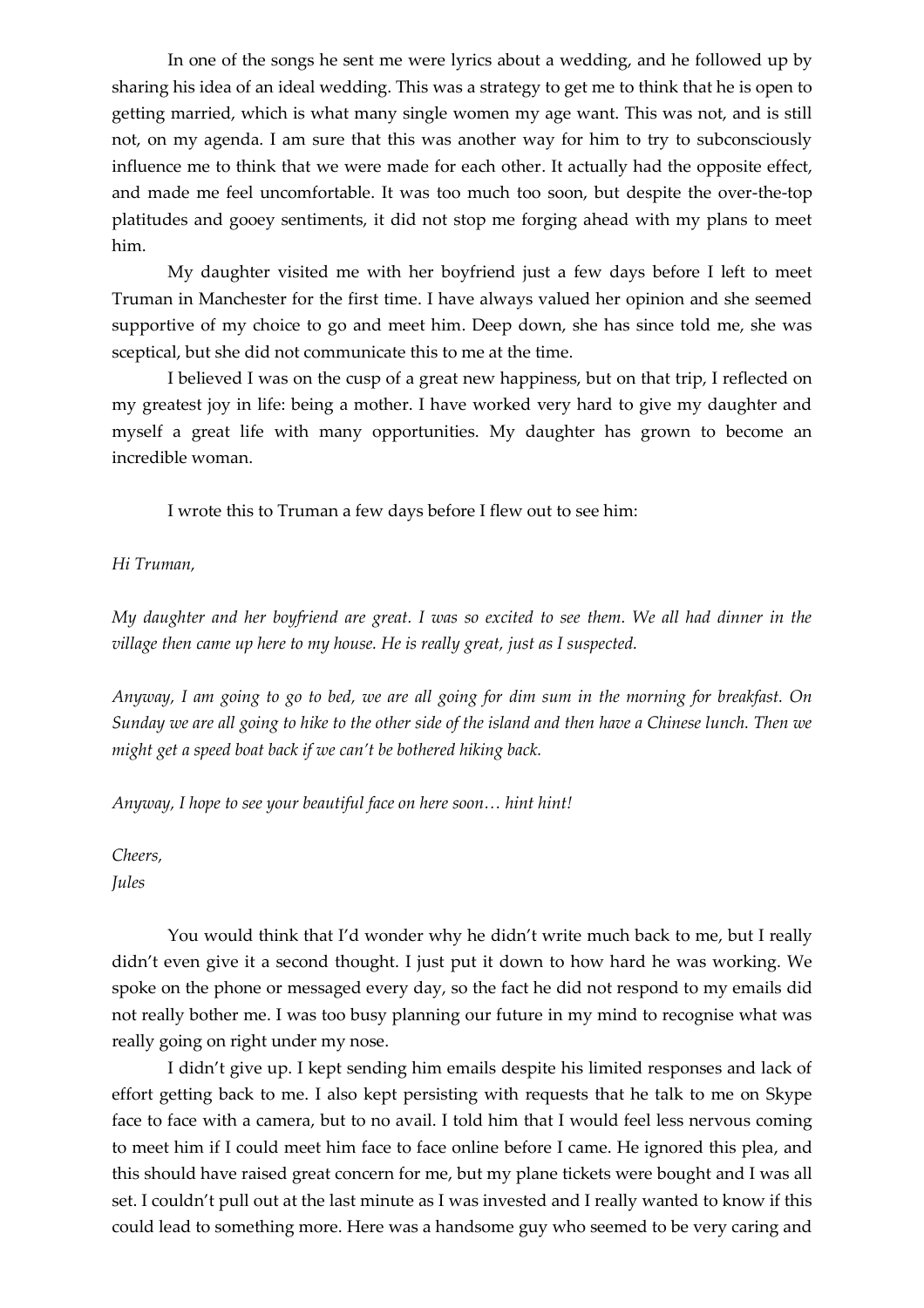empathic, was into me, and said he was willing to move to another country for love. In my fantasy world, this was what I was looking for, so I pushed all of my concerns and negative thoughts out of my mind and continued on my path to destruction.

I sent one final email before I flew to the UK. Take a look at the name I use when I send this email to him, 'True Man'! Oh, the irony! It was like I'd had a personality transplant and was acting completely out of character.

#### *Hey True Man,*

*I am on my way. Going to dinner with my daughter and her boyfriend then off to the airport. The flight is leaving on time. All systems go. I am a bit nervous, but really excited to see you. I assume you will be meeting me at the airport? If not, let me know and I will get a cab to the hotel; either way is fine. I will forward you my ticket again just in case. I will text you from Heathrow to let you know if the connecting flight is on time or if I have to hitchhike to you (kidding).*

*I will see if you're on Skype later when I get to the airport. See you tomorrow. (How freaky, that we will meet tomorrow!)*

*Cheers,*

*Jules*

Well, there you have it. I was on my way to meet a man I met online. He had used two different names with me already, had an unidentifiable accent, and had never bought a camera so we could Skype face to face. He also told me that he loved me many times and seethed over his former love. He had two jobs that should have been full-time and it would have been very difficult to manage both, but he still found time for long chats—although he had rarely emailed me. I had only known him for two months and he had the worst taste in music ever. I was in for a shock when I arrived.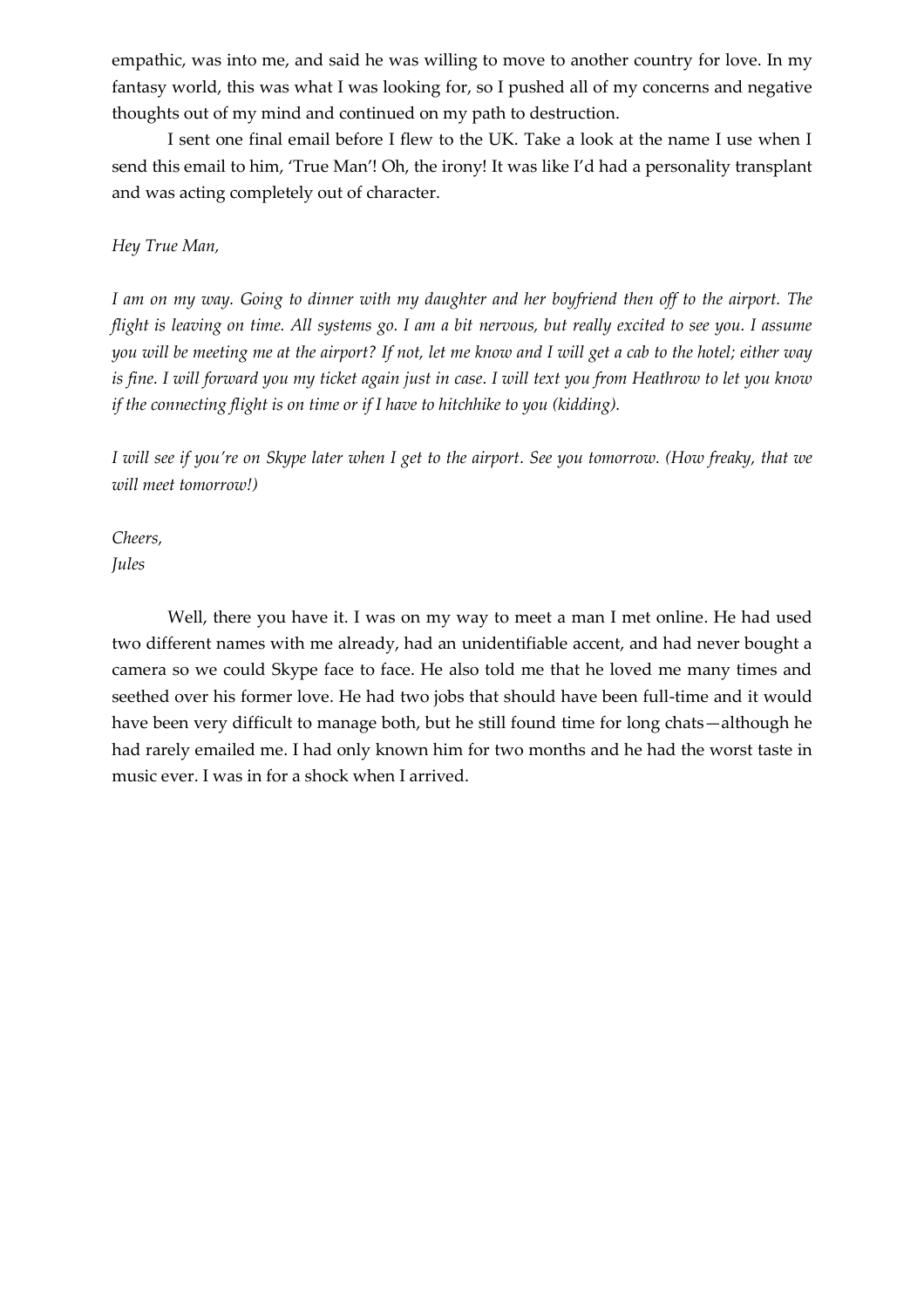*The truth is: Belonging starts with self-acceptance. Your level of belonging, in fact, can never be greater than your level of self-acceptance, because believing that you're enough is what gives you the courage to be authentic, vulnerable, and imperfect.'* **Brené Brown**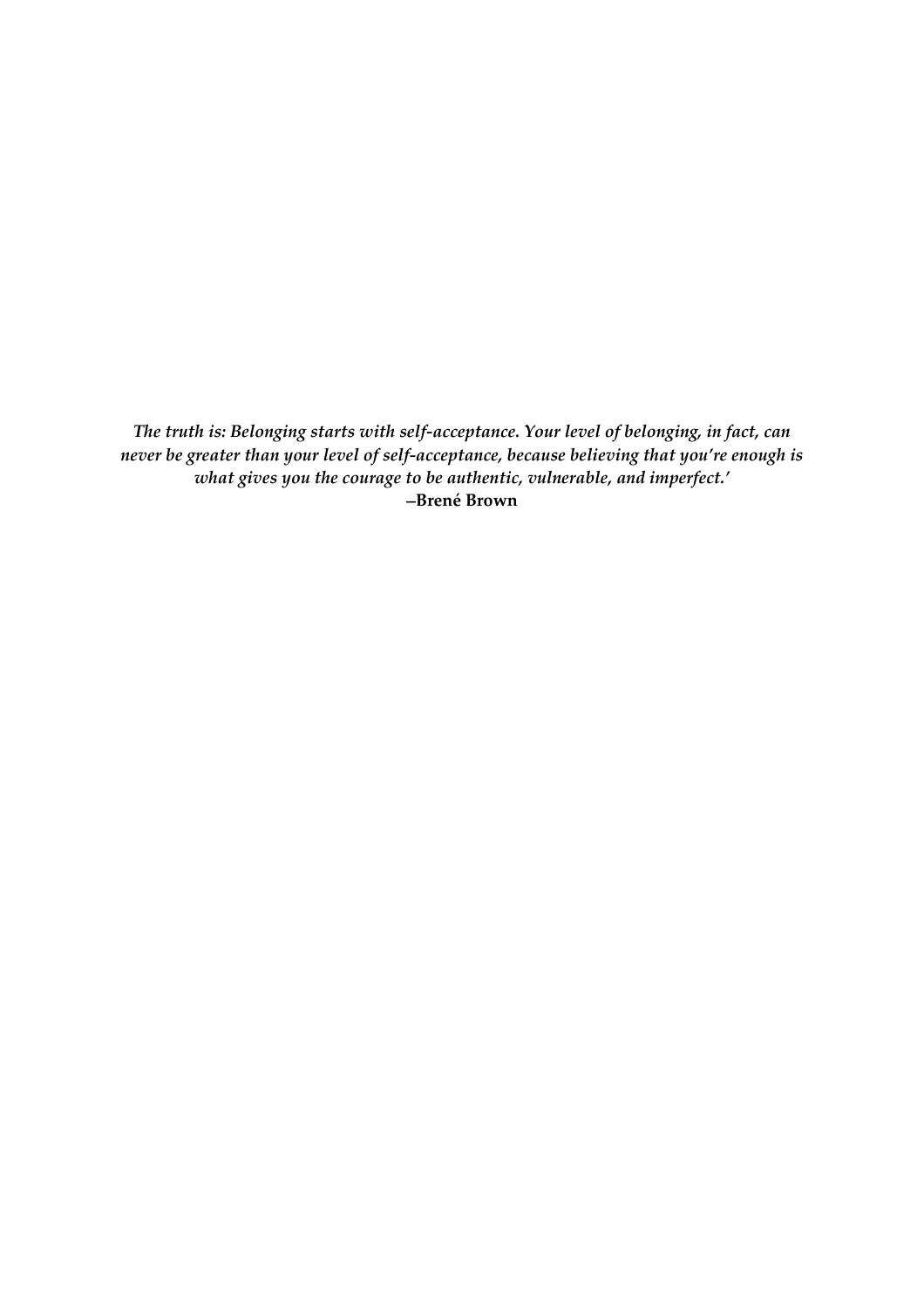#### Jules Hannaford Biography

Jules grew up in rural South Australia before moving to Adelaide, the state capital, and beginning her career as a teacher. She now lives in Hong Kong, the setting of her first book, *Fool Me Twice*, which details the pitfalls and abuse she experienced in her online search for love.

Jules began writing her book in 2010, when she was involved in an internet dating scam. She decided this was an important story to share with other women to prevent them from becoming caught in the same trap and help them make safer, smarter decisions when dating online. It took a long time for her to muster the courage to share her story after battling the shame of choices that landed her in a dangerous situation she counts herself lucky to have survived.

Jules has always had a passion for people and their stories, so she started her podcast 'Hong Kong Confidential' in 2017 to provide a platform for sharing the stories of interesting and unique people in Hong Kong. Just as she knows the importance of sharing their stories on her podcast, she feels that her story can make an important contribution to the safety of those navigating the complicated—and sometimes illusionary—internet dating world.